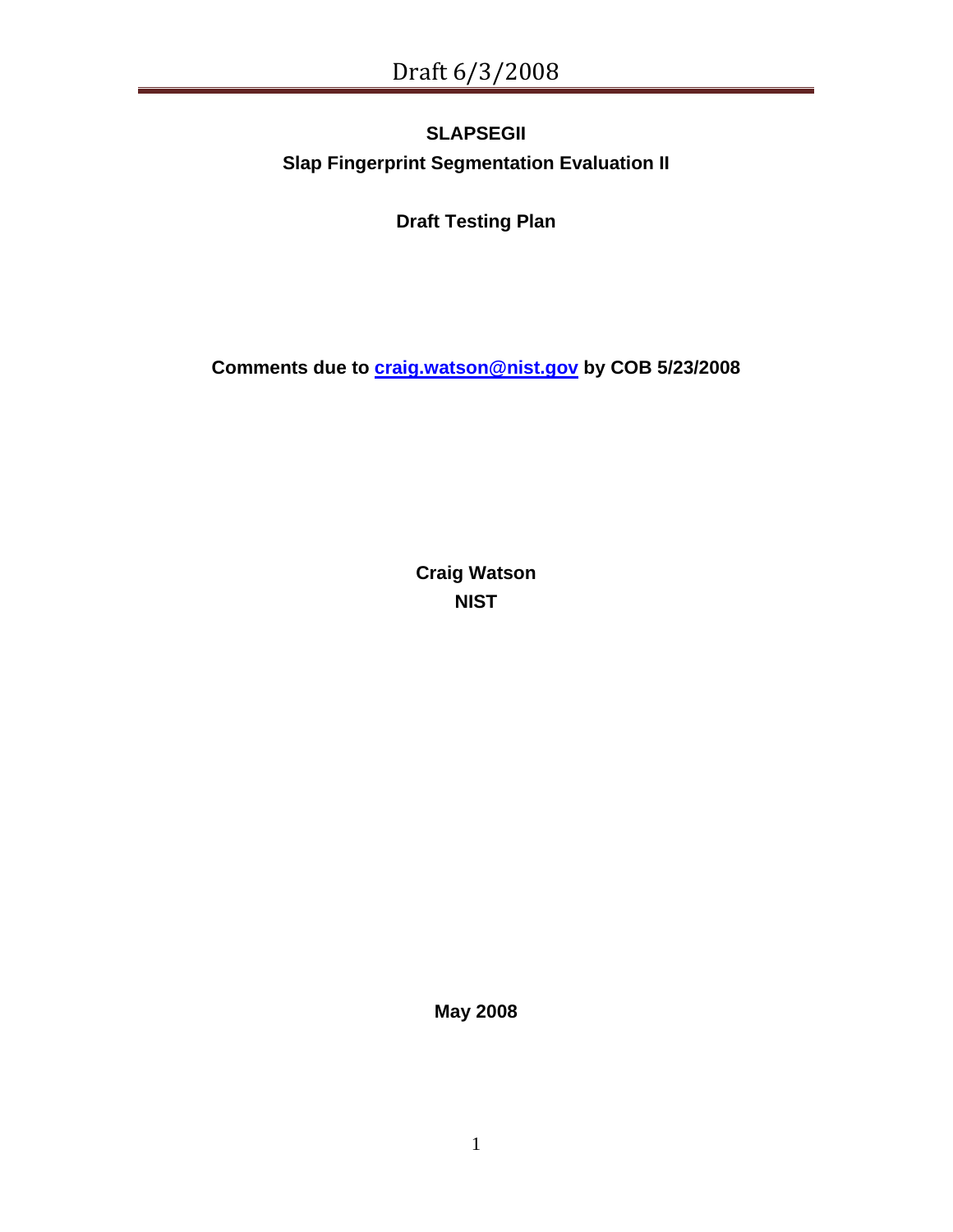# **Abstract**

In 2004, NIST conducted a fingerprint slap segmentation study [[1\]](#page-22-0) to assess the state-of-the-art in fingerprint segmentation technology. Given the development of new technology it has become necessary to reassess the current state-of-the-art of segmentation algorithms. SlapSegII will give providers of this technology the opportunity to participate multiple times as their technology improves and compare their results to previous results on a fixed standard database. The SlapSegII testing strategy, evaluation data, and measure of successful segmentation are discussed in detail in this testing plan.

## **1. Introduction/Background**

Fingerprint data is collected and maintained in the form of Ten-print cards or Identification Flats (ID Flats). Traditional Ten-print cards are comprised of the rolled impressions of the ten fingers as well as four slap impressions: the left slap (four fingers of the left hand), the right slap (the four fingers of the right hand) and the thumb slap (the left and right thumbs). Slaps are taken by pressing the four fingers of one hand onto a scanner or fingerprint card simultaneously. The Tenprint card slaps whether scanned inked cards or live-scan capture are also referred to in this document as 2 inch data which refers to the height of the capture area for the fingerprint slaps. ID Flats are Ten-print fingerprint records which are constructed by capturing three discrete impressions: left slap, right slap, and both thumbs together. For this document the ID Flats are data that was captured on new live-scan devices that use a larger platen that is 3 inches in height so this data is also referred to as 3 inch data.

Currently the Federal Bureau of Investigation (FBI) receives the majority of their fingerprint submissions electronically from live-scan devices, however, hundreds of millions of legacy fingerprint transactions are stored that were originally taken on paper cards and electronically converted. The Department of State (DOS) and Department of Homeland (DHS) US-VISIT program are migrating from 2 finger capture to 10 print ID Flats capture so the ability to evaluate and improve segmentation technology on this type of data will have a significant impact on those agencies.

## **2. Purpose of Slap Fingerprint Segmentation (SlapSeg)**

Slap fingerprints are noted for the speed at which they can be documented and processed. However, a slap record is an image of multiple fingers. Fingerprint images must be matched against individual fingerprint images, not an image of a group of fingers. Thus, it is necessary to quickly and accurately separate, or segment, the grouped image of prints into individual fingerprint images which can be used for matching.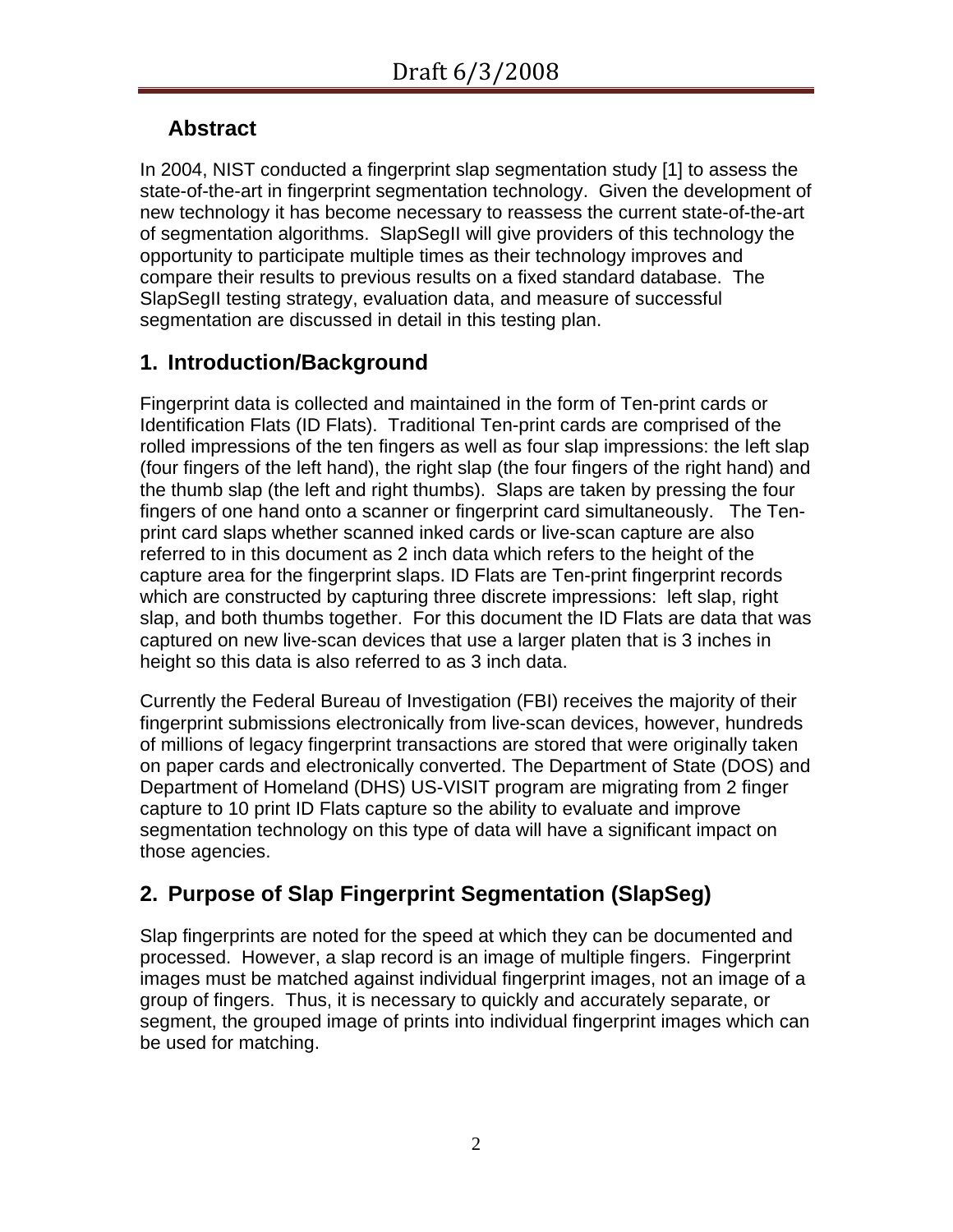# **2.1. Definition**

Slap segmentation is the process by which a single image containing four fingerprint images is divided into four images of the individual fingers or by finding the fingerprint segmentation positions and using them to separate the image into individual images at a later date. The term fingerprint segmentation positions refer to the expected positions of each of the four fingers and thumb of each hand relative to an adjacent finger of the hand. The fingerprint segmentation positions are defined in the ANSI/NIST-ITL 1-2007 data transmission standard (type-14 record) [[4](#page-22-1)] for non-rotated segmentation boxes as the x-coordinate of the left and right edge and the y-coordinate of the top and bottom edge of the segmentation box. For rotated fingerprint images, segmentation positions are the x,y coordinates of the four corners of the rotated segmentation box. For this evaluation they will be in the follow order: top-left corner, top-right, bottom-left, and bottom-right. Fingers are conventionally numbered as positions 1 and 6 (thumbs on the right and left hands, respectively), 2 and 7 (index fingers), 3 and 8 (middle fingers), 4 and 9 (ring fingers), and 5 and 10 (small fingers). Accurately labeling each finger is imperative for future matching efforts as well as the ability to correctly detect when fingers are not present in the image.

# **2.2. Issues**

Slap segmentation can prove difficult due to a variety of scenarios. The most common challenge scenarios include fingerprints that are not clearly separated in an image, a fingerprint which appears as multiple images in a slap, background noise, the "halo" effect, and rotation. Many of these problems are the same as those that existed in the SlapSeg04 evaluation but the use of newer 3 inch platen capture devices can reduce problems such as finger spacing and rotation.

<span id="page-2-0"></span>

**Figure 1. Middle fingers touching in slap.**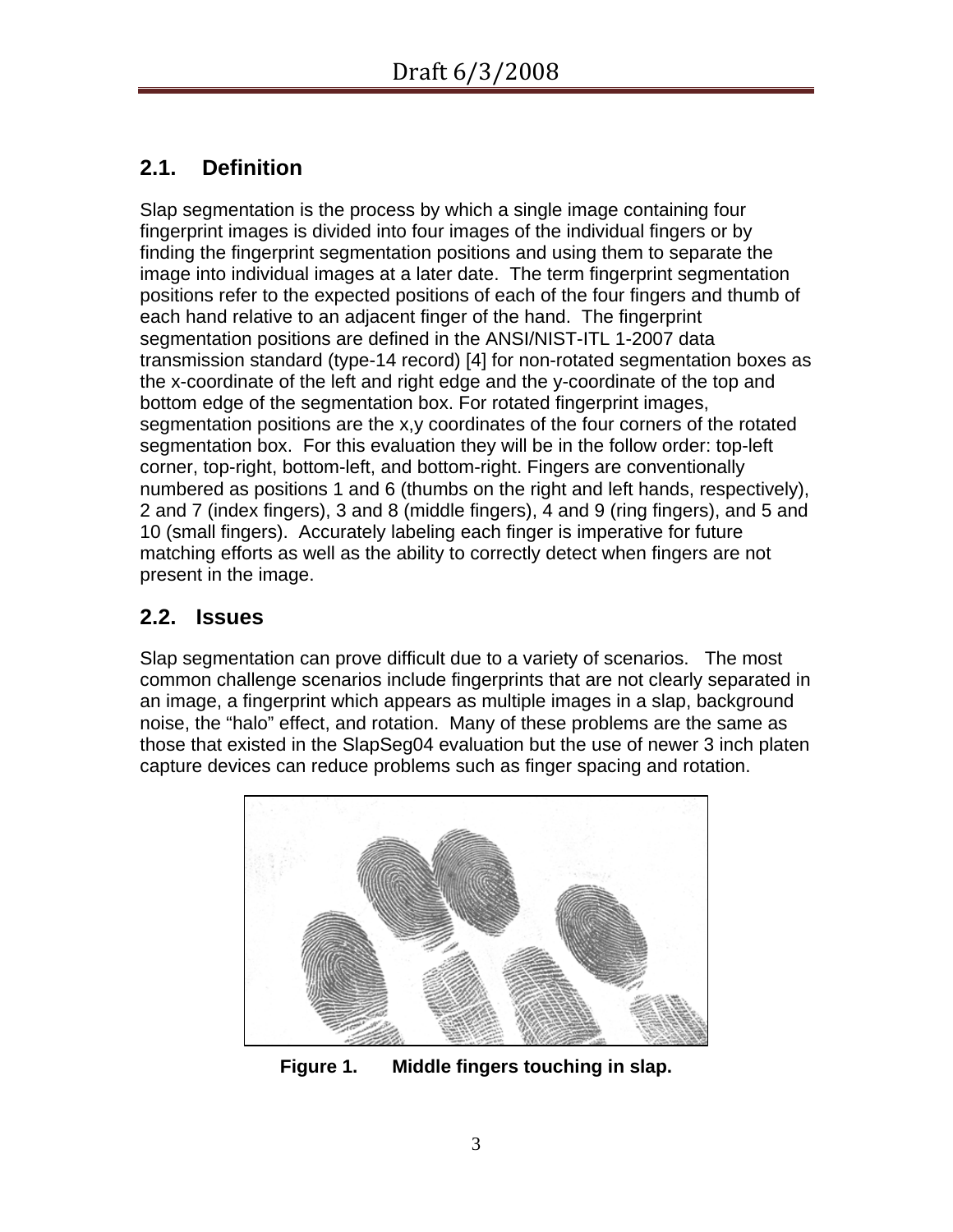Slap segmentation can be adversely affected by fingers that are not clearly separated in an image (See [Figure 1\)](#page-2-0), which could be due to finger placement at the time of capture. It is also possible that two neighboring fingerprints may have been over inked or too wet/oily at the time of capture, in which case a down sampling or an improper threshold may result in the fingerprints being detected as single component. However, the single component should not be split solely due to the large width of the detected component. The preferred method for splitting the component depends on the width of the component, the number of components detected, and the geometric relationship of the component to the other components.

At the opposite end of the spectrum, an excessively dry or under inked finger or a fingerprint captured using uneven pressure may be detected as several components due to down sampling or improper thresholding. (See [Figure 2\)](#page-3-0). Whether to merge or delete these components depends on the relationship between each sub component and the rest of the components. Segmentation algorithms often use contrast equalization to enhance ridge detail and allow for better segmentation. Though this process can sometimes improve the matching quality of the segmented fingerprint, it sometimes has the opposite effect. However, SlapSegII will not judge the effect these changes have to fingerprint image's quality in regards to matching as SlapSegII will focus on segmentation, not matching.

<span id="page-3-0"></span>

**Figure 2. Low Contrast slap image.**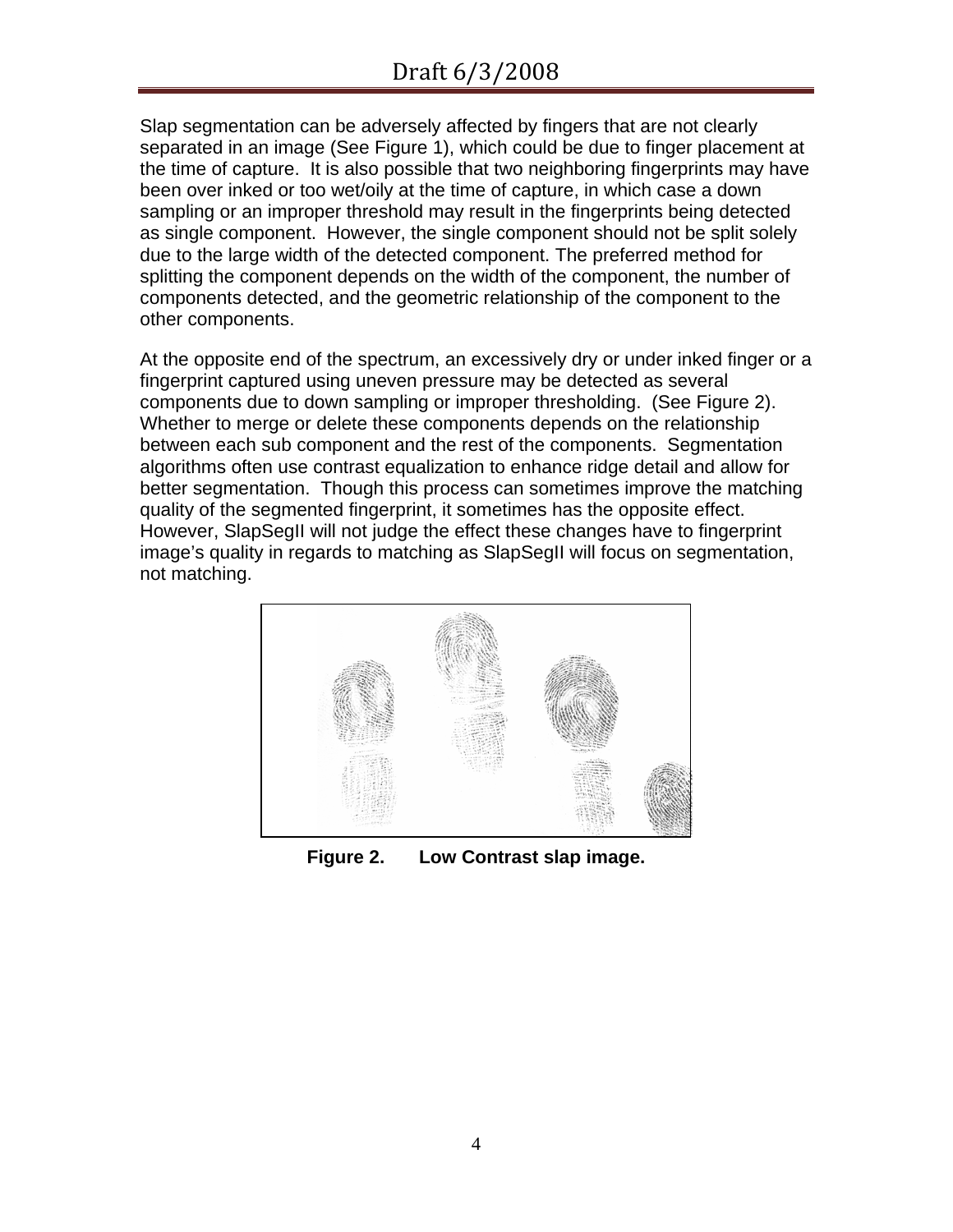Background noise such as extraneous print lines, printed letters, smudges, etc near the boundary of the slap print pose an additional challenge for segmentation. (See [Figure 3.](#page-4-0)) "Noise", which may also be caused by dirt on the platen surface of the scanner, is most problematic in low contrast images.



**Figure 3. "Noisy" slap image.** 

<span id="page-4-0"></span>The "Halo" affect can make segmentation difficult as it introduces noise to the image. (See [Figure 4](#page-4-1).) The "Halo" affect is a moisture build up on platen surface of the scanner due to temperature variations (i.e. a warm hand being placed on a cool scanning surface).

<span id="page-4-1"></span>

**Figure 4. Moisture/Condensation on the platen surface.**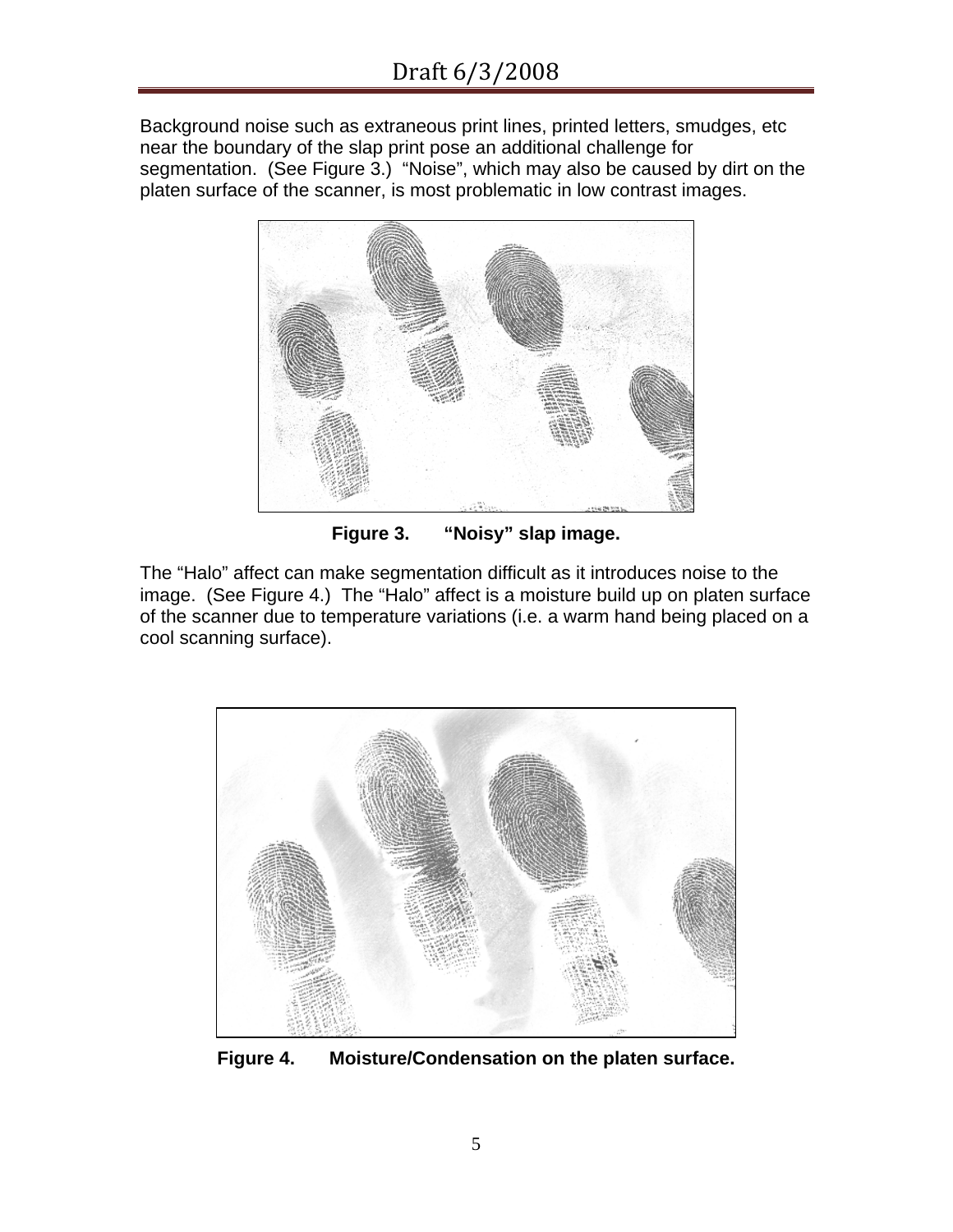Image rotation poses an additional problem when a scanner with a two inch high scanning surface is used, as well as in some older paper data which has been scanned electronically. (See [Figure 5.](#page-5-0))



**Figure 5. Slap rotation.** 

<span id="page-5-0"></span>Amputated fingers could also pose a problem during the segmentation process. Livescan capture devices should correctly identify this problem during the enrollment process, however older devices may not have captured this information and electronically converted fingerprint cards may not have the proper flags for amputation. The segmentation software may incorrectly segment an image based on missing or amputated fingers.

Often the right and left little finger are not captured or only partially captured during the slap enrollment process. Vendors may fail to find these partial little fingers or have trouble processing transactions without little fingers. While this is actually a livescan capture issue versus a segmentation issue, the resulting image can pose challenges to the segmentor.

## **3. SlapSeg 2004**

SlapSeg04 [\[1](#page-22-0)] was conducted to assess the accuracy of existing slap segmentation algorithms in segmenting slap fingerprint images into individual fingerprint images, using a variety of operational-quality slap fingerprints. The study was conducted by the National Institute of Standards and Technology (NIST) on behalf of the Department of Justice (DOJ) Justice Management Division (JMD), IDENT/IAFIS Integration Project, with the support of the US-VISIT Program Office of the Department of Homeland Security (DHS) and the Federal Bureau of Investigation (FBI).

The study, which was conducted between October and December of 2004, used rolled images to match against the segmented slaps as the measure of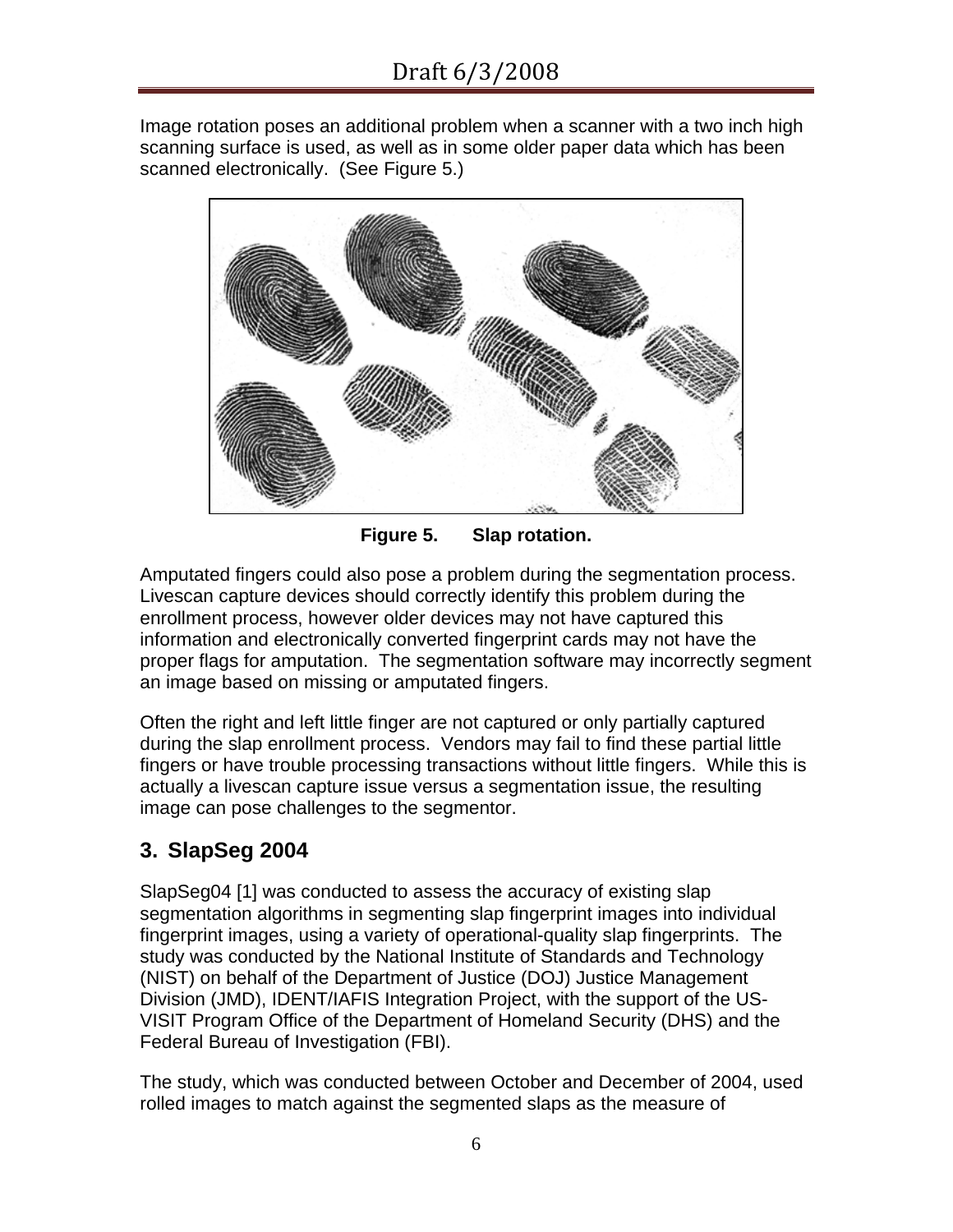segmentation success. This required manual checking to verify the results of each vendor as a low quality image may have segmented correctly without matching to the rolled image. The study examined records from about thirty thousand subjects from seven different operational datasets, none of which was three inch platen fingerprint data. SlapSeg04 incorporated several subtly different objectives including measurement of the accuracy of state-of-the-art slap segmentation software, assessment of the practicality of segmenting operational quality slap fingerprints, determination of the factors that cause slap segmentation and matching to fail, and assessment of the ability of segmentation algorithms to detect when segmentation was successful.

# <span id="page-6-0"></span>**4. SlapSegII**

SlapSegII will be conducted by NIST in order to provide the ability to assess the current state-of-the-art in slap segmentation technology. SlapSegII will give vendors the opportunity to participate multiple times as their technology improves and compare their results to previous results on the same dataset.

The study is sponsored by the FBI and DOS. The sponsors require the ability to test on large volumes of Sensitive But Unclassified (SBU) data. The FBI is accepting submissions consisting only of slap data, while DOS/DHS are currently migrating from 2 finger captures to ten finger captures for its US-VISIT program. The most efficient method for capturing ten fingers is slap images. Thus the sponsors will benefit from knowing what the current state of the art is in slap segmentation technology. Vendors will also benefit from the study as they will gain the knowledge of how their segmentation implementation will perform on a large dataset of operational quality law enforcement data. Thus, the study can prove extremely critical for improving segmentation technology.

# **4.1. Testing Strategy**

NIST intends to use a measure of successful slap segmentation for SlapSegII that requires minimal manual verification of segmented slaps and does not rely on the ability to match segmented slap images. This success measure is based on comparing segmentor output with "ground truth" segmentation coordinates. In order to prove effective, it is imperative to have a controlled test location, submission process, and validation data, as well as a clear understanding of the input and expected output.

# **4.2. Test Location**

All testing will be conducted at the NIST laboratory in Gaithersburg, MD. The lab responds to needs for measurement methods, tools, data, and technology. NIST researchers collaborate with colleagues in industry, academic institutions, and other government agencies. The result is research that advances the nation's technology infrastructure and is needed by U.S. industry to continually improve technology and services.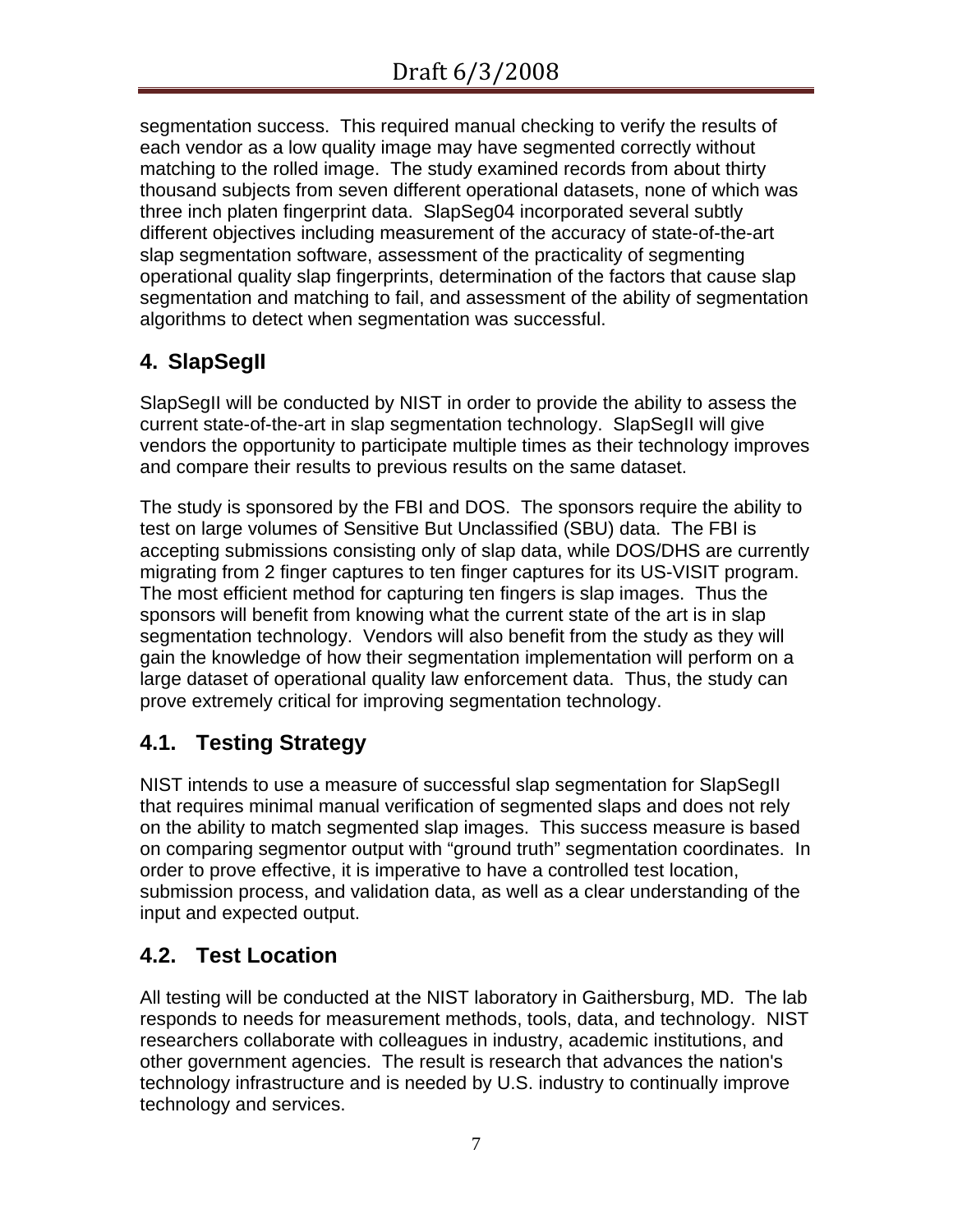# **4.3. Who Should Participate**

Makers of commercially available slap fingerprint segmentation software are invited to participate in the Slap Fingerprint Segmentation Evaluation II. In addition, companies, research organizations, or universities that have developed mature prototype or research slap fingerprint segmentation software are invited to participate. It is important to note that the segmentation software need not be "operational," nor a production system, nor commercially available. However, the system must, at a minimum, be a stable implementation capable of being "wrapped" (formatted) in the specification that National Institute of Standards and Technology (NIST) has published for this evaluation (Section [4](#page-6-0) of this document). Additionally, anonymous participation will not be permitted. The results of the evaluation of the software will be published with attribution to the participating organizations.

## **4.4. Submission Process**

In order to simplify the submission process, NIST will adhere to specific guidelines and processes for vendor submissions. NIST will write and maintain the control software. Vendors will submit compiled command line executables that do not use any graphical user interface (GUI) and will run on either Red Hat Enterprise Linux 5 or Windows Server 2003 operating systems<sup>[1](#page-7-0)</sup>. Any data generated or obtained during the SlapSegII evaluations, as well as any documentation required by the Government from the participants, becomes the property of the Government. Participants will not possess a proprietary interest in the data and/or submitted documentation.

# **4.5. Application Process**

In order to request participation in SlapSegII, potential participants must complete and submit the Application to Participate in SlapSegII (will be made available on the website). Incomplete forms will not be accepted. When completing the application, the Responsible Party must be an individual with the authority to commit the organization to the terms in this document, and the Point of Contact must be an individual with detailed knowledge of the system to be considered for evaluation.

Participants may withdraw from the SlapSegII evaluations at any time before the software to be evaluated is received by NIST, without their participation and withdrawal being documented in the SlapSegII Evaluation Report.

<span id="page-7-0"></span> $\overline{a}$ 1 Specific hardware and software products identified in this plan will used in order to perform the evaluations described in this document. In no case does identification of any commercial product, trade name, or vendor, imply recommendation or endorsement by the National Institute of Standards and Technology, nor does it imply that the products and equipment identified are necessarily the best available for the purpose.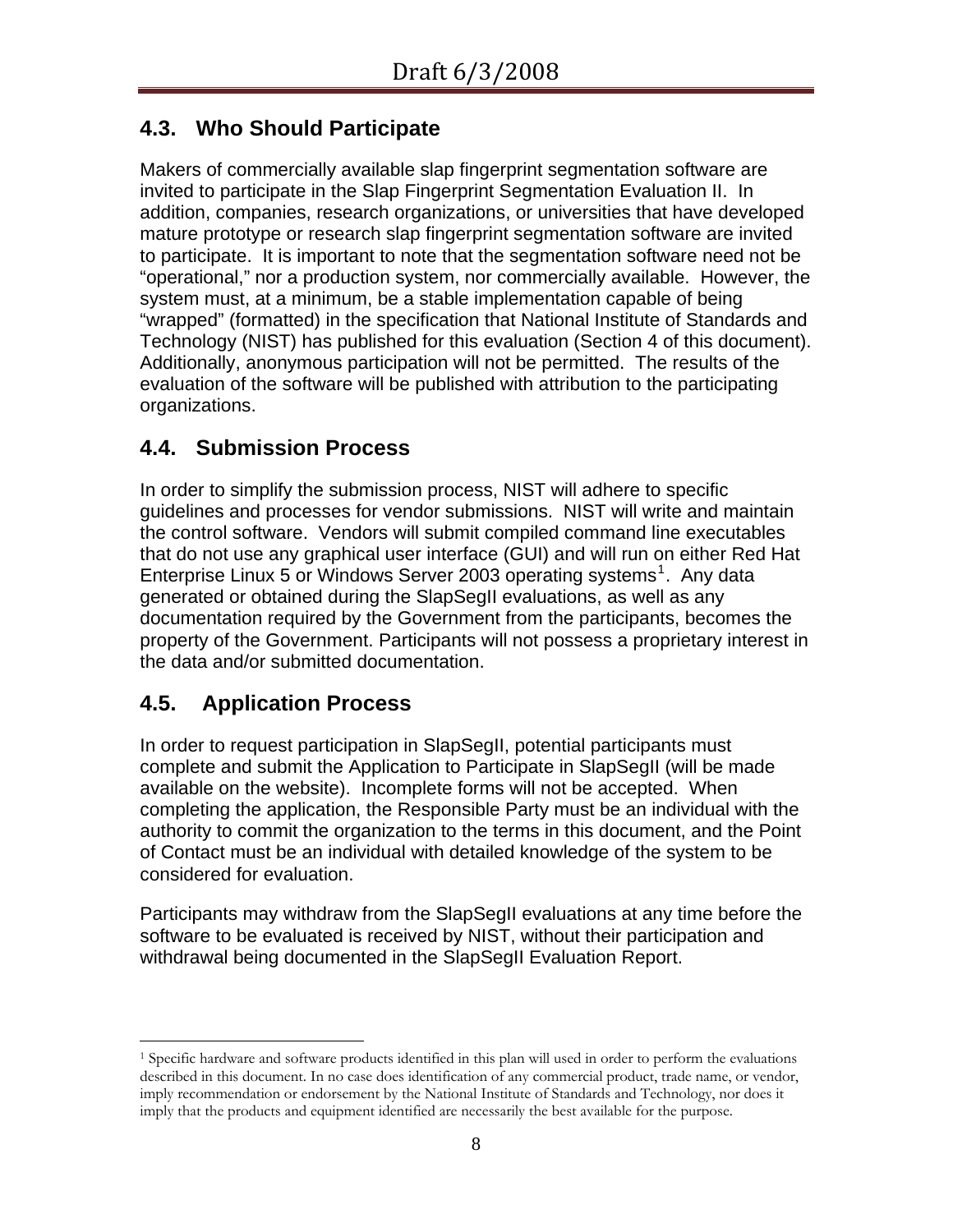Upon receipt of the signed form by NIST, the organization will be classified as a "Participant". NIST must receive the form by the due date described in the SlapSegII Calendar, as posted on the SlapSegII website for inclusion in the initial evaluation report. Registered participants should then download the small Validation Dataset when it is available on the website.

# **4.6. Points of Contact**

The SlapSegII Liaison is the government point of contact for SlapSegII. All correspondence should be directed to [slapseg@nist.gov](mailto:slapseg@nist.gov), which will be received by the SlapSegII Liaison and other SlapSegII personnel. Any correspondences may be posted on the FAQ (Frequently Asked Questions) area of the SlapSegII website at the discretion of the SlapSegII Liaison. The identity of those persons or organizations whose correspondences lead to FAQ postings will not be made public in the FAQ.

# **4.7. Validation Data**

In order to minimize the variability introduced to testing by the physical differences in vendor hardware versus NIST hardware, NIST will provide sample/validation data to the vendors prior to testing. This validation data will be used to ensure that the software produces the same results on vendor computers and NIST computers. Thus ensuring the software being tested will produce the required data format during testing.

### **4.7.1. Access to SlapSegII Validation Data**

The SlapSegII Validation Data will be supplied to Participants to assist in preparing for SlapSegII. The fingerprints in the SlapSegII Validation Data are representative of the SlapSegII Test Data only in format. Image quality, collection device, and other characteristics may vary between the Validation and Test Datasets.

### **4.7.2. Validation and Submission Process**

Prior to submission of their SDK the participant needs to verify that their software executes on the validation data and produces segmentation information in the required format.

After the Participant has executed his software on the Validation Data, the output of the validation data must be submitted to NIST along with the SDK. Software can be sent by email (**file must be encrypted using encryption key provided by NIST, procedures will be posted on the SlapSegII website.**) to [slapseg@nist.gov,](mailto:slapseg@nist.gov) or on CD (recommend encrypting the files on the CD) to: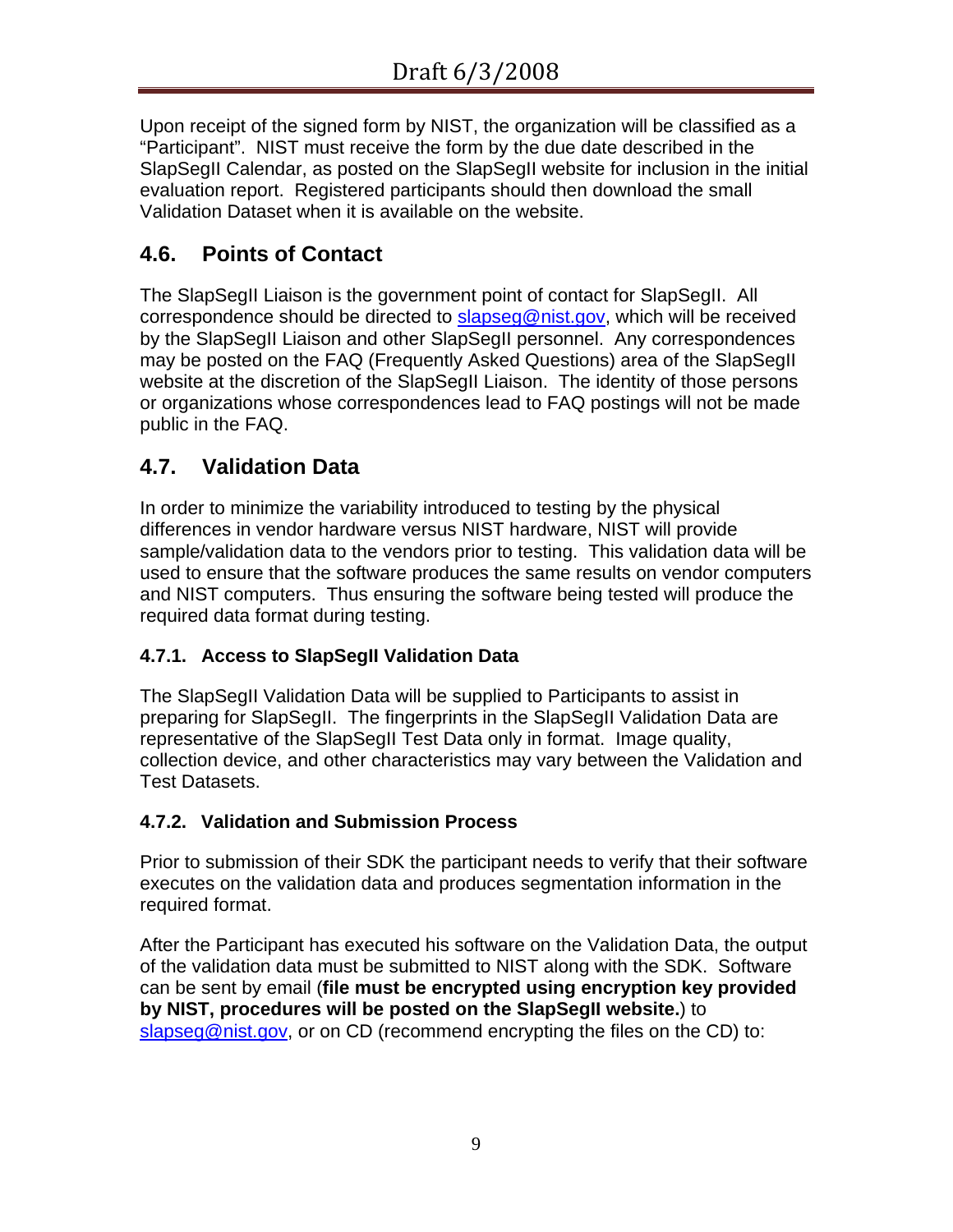Slap Fingerprint Segmentation Evaluation II (SlapSegII) Liaison National Institute of Standards and Technology Information Access Division (894) 100 Bureau Drive, Stop 8940 Gaithersburg, MD 20899-8940

Software submitted must be compliant with the section [4](#page-6-0) of the SlapSegII Documentation, as posted on the SlapSegII website at

### <http://fingerprint.nist.gov/SlapSegII/slapsegII.pdf>

Upon receipt of the SDK and validation output, NIST will attempt to reproduce the output by executing the SDK on the validation data using a NIST computer. In the event of disagreement in the output, if the software is found to be nonfunctional or non-compliant with section [4](#page-6-0) of this document, or the validation dataset results cannot be replicated by NIST, participants will be notified with a detailed description of the problem(s) and given a reasonable opportunity to resubmit (as time allows) according to the discretion of the SlapSegII Liaison.

## **4.8. Application Inputs**

 $\overline{a}$ 

Slap Fingerprint Segmentation Evaluation II will investigate the accuracy of fingerprint image segmentation systems for use with multi-finger slap images. These slap images will consist of both 2 inch slap data (fingerprint are rotated) and 3 inch slap data (no rotation). The 2 inch data contains left and right four finger slap images that are live-scan and rescanned ink. The 3 inch data contains left and right four finger slap images as well as slap impressions containing both left and right thumbs. All 3 inch data is live-scan.

The submitted segmentation application is assumed to run on Windows Server [2](#page-9-0)003 or Red Hat Linux Enterprise 5.0, on x86 platforms<sup>2</sup>. Other options must be approved by the Test Liaison. The application must have a command-line interface as specified in this document; no other user interface is permissible.

The segmentation application must be capable of taking as input either a Wavelet Scalar Quantization (WSQ) compressed slap image, or an uncompressed raw slap image, and outputting the segmentation coordinates as specified in this document.

<span id="page-9-0"></span><sup>2</sup> Specific hardware and software products identified in this plan will used in order to perform the evaluations described in this document. In no case does identification of any commercial product, trade name, or vendor, imply recommendation or endorsement by the National Institute of Standards and Technology, nor does it imply that the products and equipment identified are necessarily the best available for the purpose.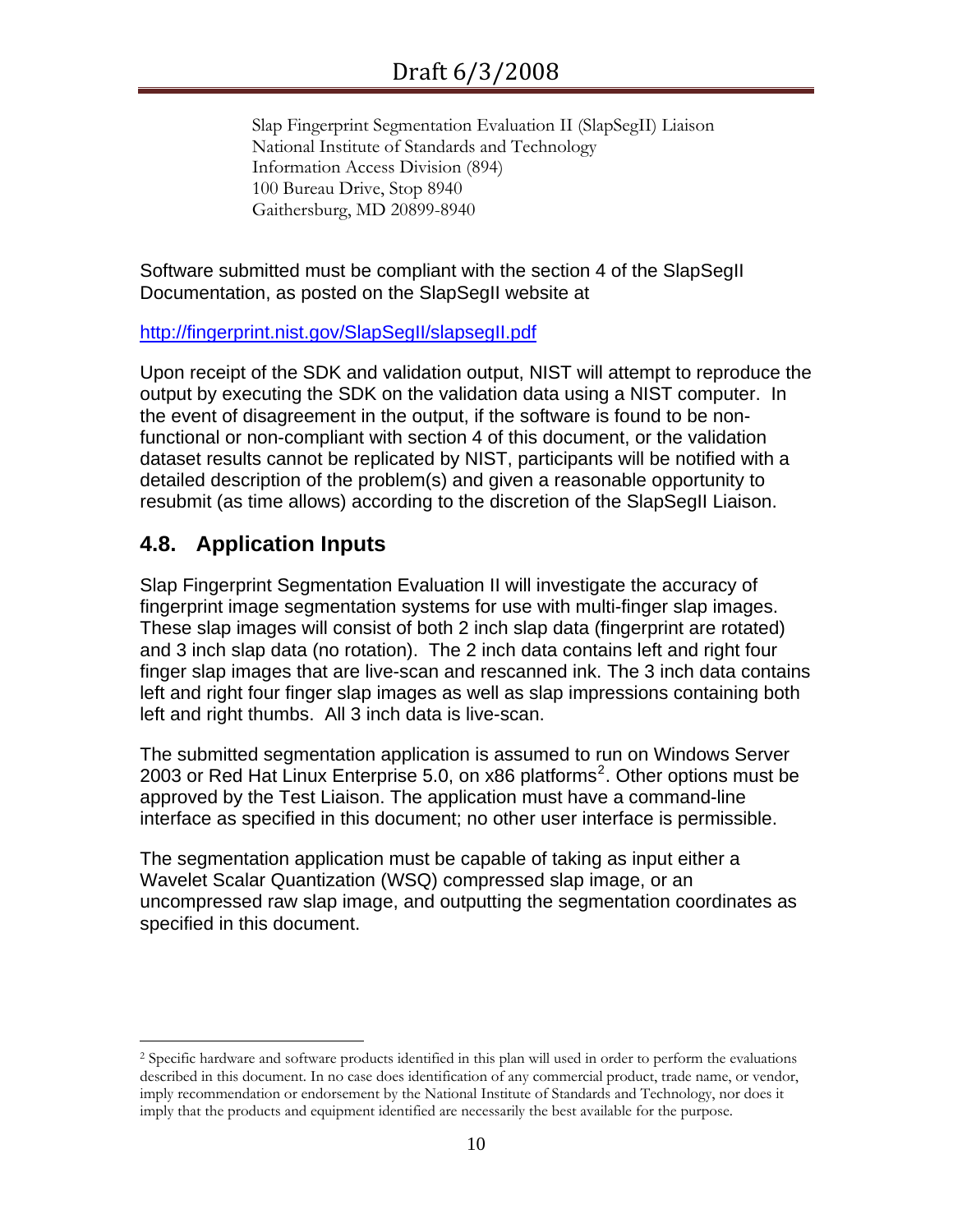### **4.8.1. Slap Image Files**

The segmentation application must be capable of processing multi-finger slap images stored raw pixel data files.

Syntactically correct samples will be made available on the website.

### **4.8.1.1. Resolution and Dimensions**

All images for this test shall be 500 PPI resolution (horizontal and vertical). The dimension of the 3 inch slap images are 1576 x 1572 pixels (80mm x79.9mm, 3.15in x 3.14in). The majority of the 2 inch slap images are 1600 x 950 pixels (81.3mm x 48.3mm, 3.2in x 1.9in) but may be as large as ?? x ?? pixels.

### **4.8.1.2. Slap Image Filenames**

Multi-finger slap image files shall be specified in the command line either by relative pathnames, or fully-qualified pathnames. Unix-style forward slashes ("/") shall be used, not Windows-style backward slashes ("\"). For example,

### **/3inch/data/slap001.raw**

The *root* filename is defined as the filename without the path or extension. For example,

#### **slap001**

Root filenames will be limited to alphanumeric characters and underscores. Symbolic links or Windows shortcuts will not be used.

### **4.8.1.3. Raw File Format**

Raw 8-bit grayscale image files are canonically encoded with black equal to 0, white equal to 255, etc.; stored left to right, top to bottom, with one 8-bit byte per pixel. The number of bytes in a file is exactly the image width \* image height, as measured in pixels; there is no header.

### **4.8.2. Input Parameters**

The following information shall be provided as parameters to the segmentation application:

### **Identifier [-i]**

If this input is given the segmentation algorithm will return the software vendor's point of contact email address without performing any segmentation. This will be used to confirm that the correct segmentation algorithm is run for the testing vendor. Optionally, the vendor can provide version information after the email address.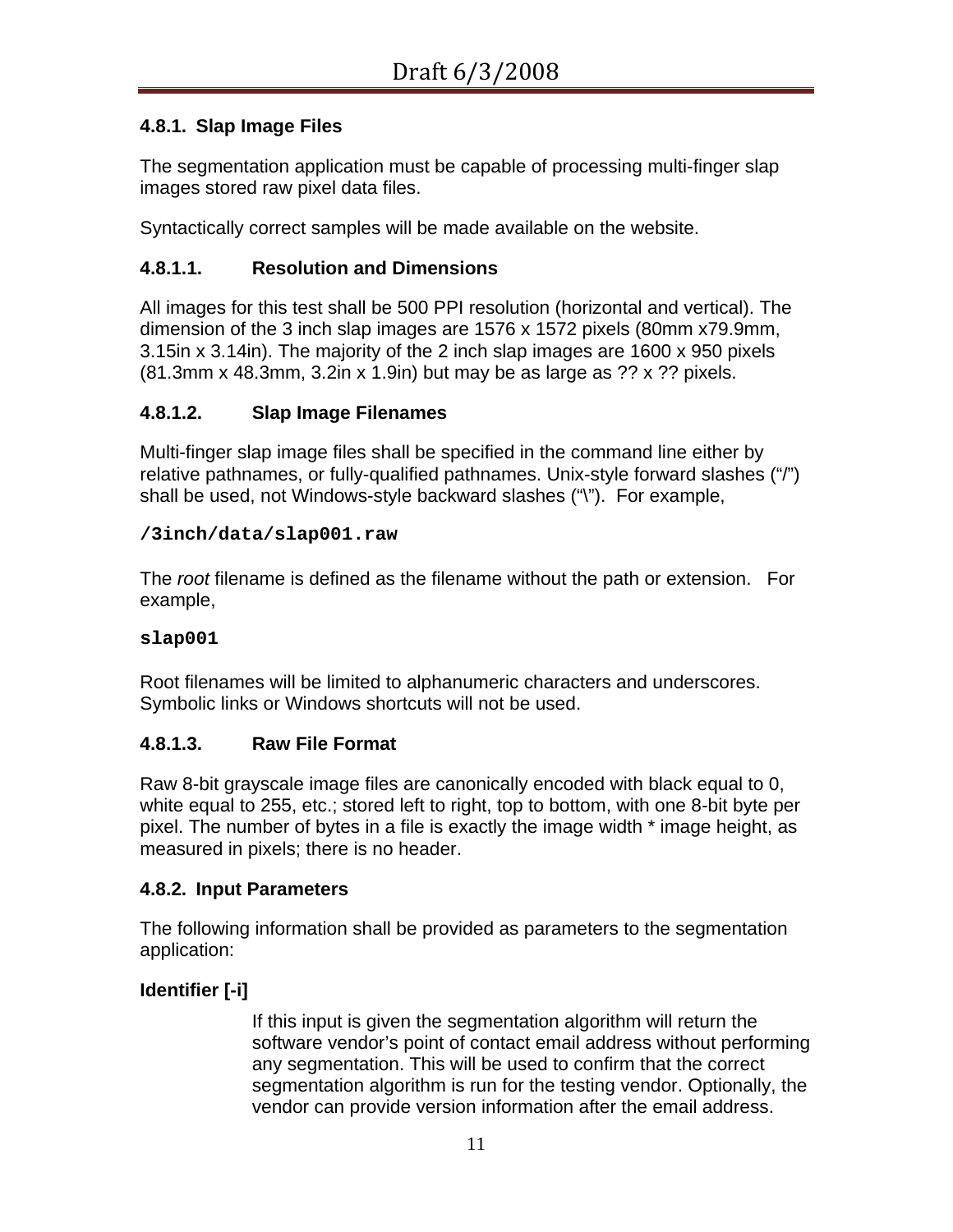### **Type [-t]**

specifies the type of the fingerprint image: **2** (2 inch), **3** (3 inch).

### **Hand identifier[-h]**

specifies **R** (right hand ), **L** (left hand), or **T** (two thumb, 3 inch only) corresponding to the specified slap image.

### **Source [-s]**

specifies the source of the fingerprint image: **L** (livescan), **P** (paper), or **U** (unspecified; could be livescan or paper).

The parameters (if present) will always be in the stated order. Parameters will be separated by spaces or tabs.

### **4.8.2.1. Example Command-line Usage**

The following are examples of how the input parameters may be specified to the segmentation application (using "Unix-like" command-line usage syntax). In the following examples, items within "[ ]" are optional. The application should be named "ssIIseg" (Linux) or "ssIIseg.exe" (Windows).

#### **Usages:**

**ssIIseg –i** 

#### **ssIIseg –t TYPE -h ID –s SOURCE image.raw WIDTH HEIGHT**

#### **-i**

Segmentation algorithm only returns vendor point of contact email address for confirmation that testing is linked to correct vendor. Optionally, version information can be provided after the email address.

### **-t TYPE**

Slap image type (**2**=2 inch, **3**=3 inch, no other cases)

#### **-h ID**

Hand identifier (**R**=right, **L**=left, **T**=Two Thumbs) (no other cases; uppercase only)

#### **-s SOURCE**

Fingerprint image source (**L**=live-scan, **P**=paper, **U**=unspecified) (no other cases; uppercase only). 3 inch data will be all live-scan and 2 inch can be a mix of live-scan, paper, and unknown.

#### **image.raw WIDTH HEIGHT**

Raw image filename with height and width in pixels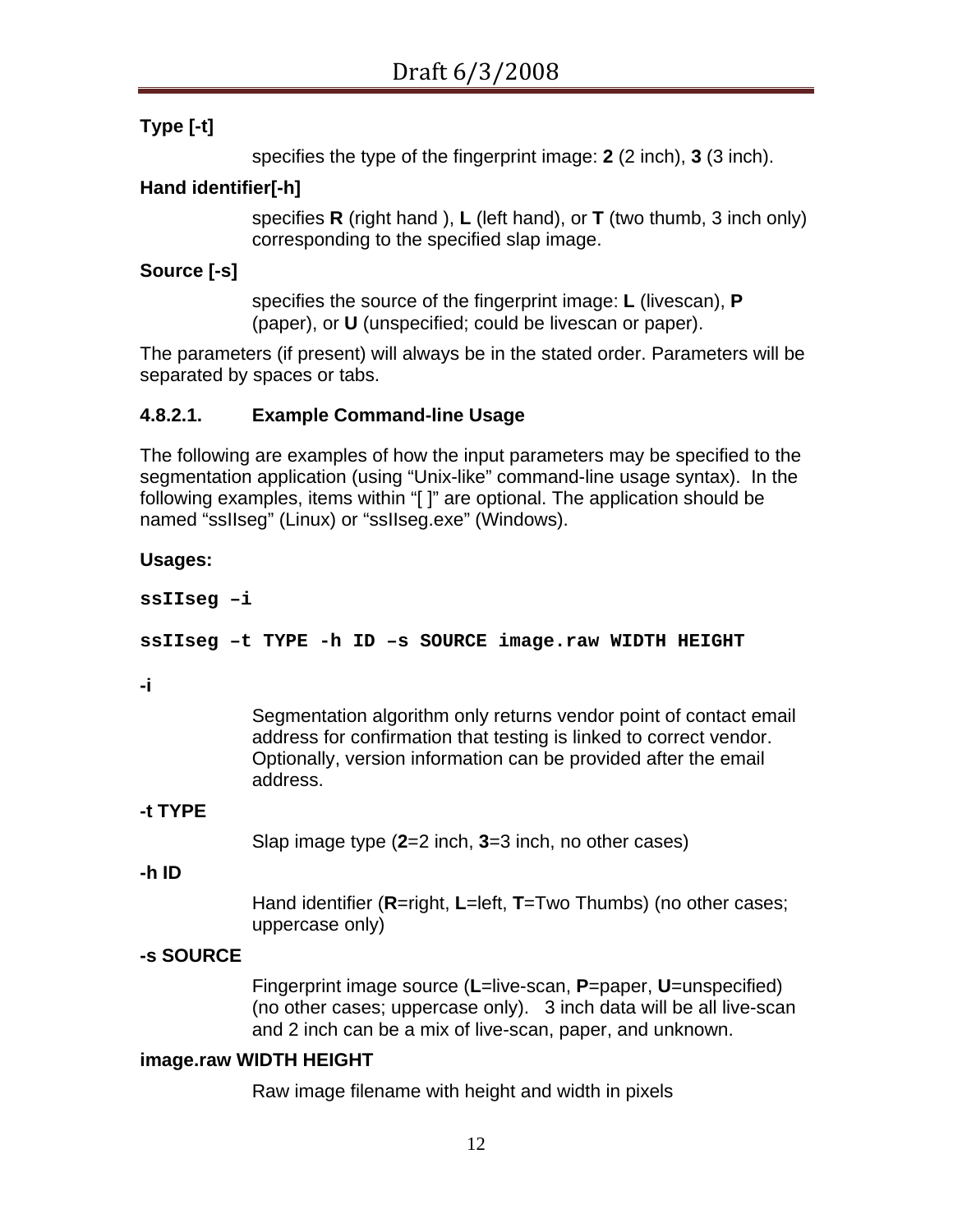**Examples:** 

**ssIIseg –i** 

**ssIIseg –t 3 –h L –s L slap001.raw 1576 1572** 

### **4.9. Application Outputs**

### <span id="page-12-0"></span>**4.9.1. Segmentation Coordinates**

The segmentation output for each input image will be multiple lines of text which contain the segmentation box coordinates for each expected finger in the slap image. The output coordinate format will be based on the type-14 record from ANSI/NIST-ITL 1-2007 [\[4](#page-22-1)].

For 2 inch images the output will be the x,y coordinates for all four corners of the segmentation box and the angle of rotation (theta) for the fingerprints in the image. The corner x,y coordinates will be listed in the following order: top-left, top-right, bottom-left, and bottom-right. The rotation angle will use positive for clockwise rotation and negative for counter-clockwise rotation and be given in degrees of rotation.

All 3 inch input data is assumed to be vertical/non-rotated and the segmentation should be the best fit vertical/non-rotated box for each finger in the slap image. The segmentation coordinates for the 3 inch slap will be the x-position of the left side, x-position of the right side, y-position of the top, and y-position of the bottom of the segmentation box. All x,y positions are from the top-left corner of the slap image.

The output should be written to a file with the same name as the input file but changing the extension from either .wsq or .raw to .sgm. For example if the input file is  $image.wsq$  the output file should be  $image.sqm$ . The output file should be written in the same directory path as the input file. Examples for each image type are: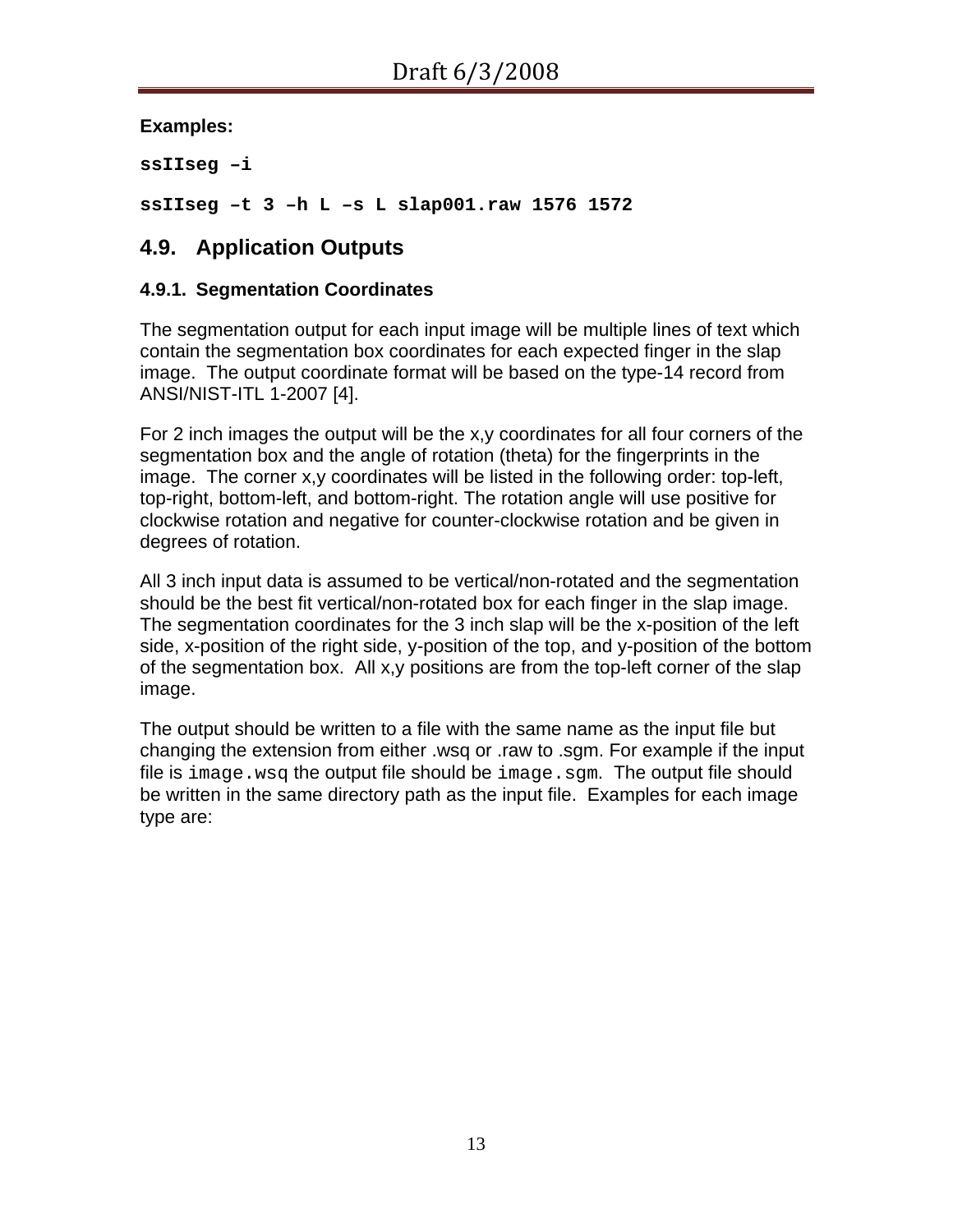#### *2 Inch Right Hand:*

 $02, x_{tl}, y_{tl}, x_{tr}, y_{tr}, x_{bl}, y_{bl}, x_{br}, y_{br}$  $03, x_{tl}, y_{tl}, x_{tr}, y_{tr}, x_{bl}, y_{bl}, x_{br}, y_{br}$  $04, x_{tl}, y_{tl}, x_{tr}, y_{tr}, x_{bl}, y_{bl}, x_{br}, y_{br}$  $05, x_{tl}, y_{tl}, x_{tr}, y_{tr}, x_{bl}, y_{bl}, x_{br}, y_{br}$ Theta

#### *2 Inch Left Hand:*

 $07, x_{tl}, y_{tl}, x_{tr}, y_{tr}, x_{bl}, y_{bl}, x_{br}, y_{br}$  $08, x_{tl}, y_{tl}, x_{tr}, y_{tr}, x_{bl}, y_{bl}, x_{br}, y_{br}$  $09, x_{tl}, y_{tl}, x_{tr}, y_{tr}, x_{bl}, y_{bl}, x_{br}, y_{br}$  $10, x_{tl}, y_{tl}, x_{tr}, y_{tr}, x_{bl}, y_{bl}, x_{br}, y_{br}$ theta

#### *3 Inch Right Hand:*

02, X<sub>left</sub>, X<sub>right</sub>, Y<sub>top</sub>, Y<sub>bottom</sub> 03, X<sub>left</sub>, X<sub>right</sub>, Y<sub>top</sub>, Ybottom 04, X<sub>left</sub>, X<sub>right</sub>, Y<sub>top</sub>, Y<sub>bottom</sub> 05, X<sub>left</sub>, X<sub>right</sub>, Y<sub>top</sub>, Y<sub>bottom</sub>

#### *3 Inch Left Hand:*

07, X<sub>left</sub>, X<sub>right</sub>, Y<sub>top</sub>, Y<sub>bottom</sub> 08, X<sub>left</sub>, X<sub>right</sub>, Y<sub>top</sub>, Y<sub>bottom</sub> 09, X<sub>left</sub>, X<sub>right</sub>, Y<sub>top</sub>, Y<sub>bottom</sub> 10, X<sub>left</sub>, X<sub>right</sub>, Y<sub>top</sub>, Y<sub>bottom</sub>

#### *3 Inch Two Thumb:*

01, X<sub>left</sub>, X<sub>right</sub>, Y<sub>top</sub>, Y<sub>bottom</sub> 06, X<sub>left</sub>, X<sub>right</sub>, Y<sub>top</sub>, Y<sub>bottom</sub>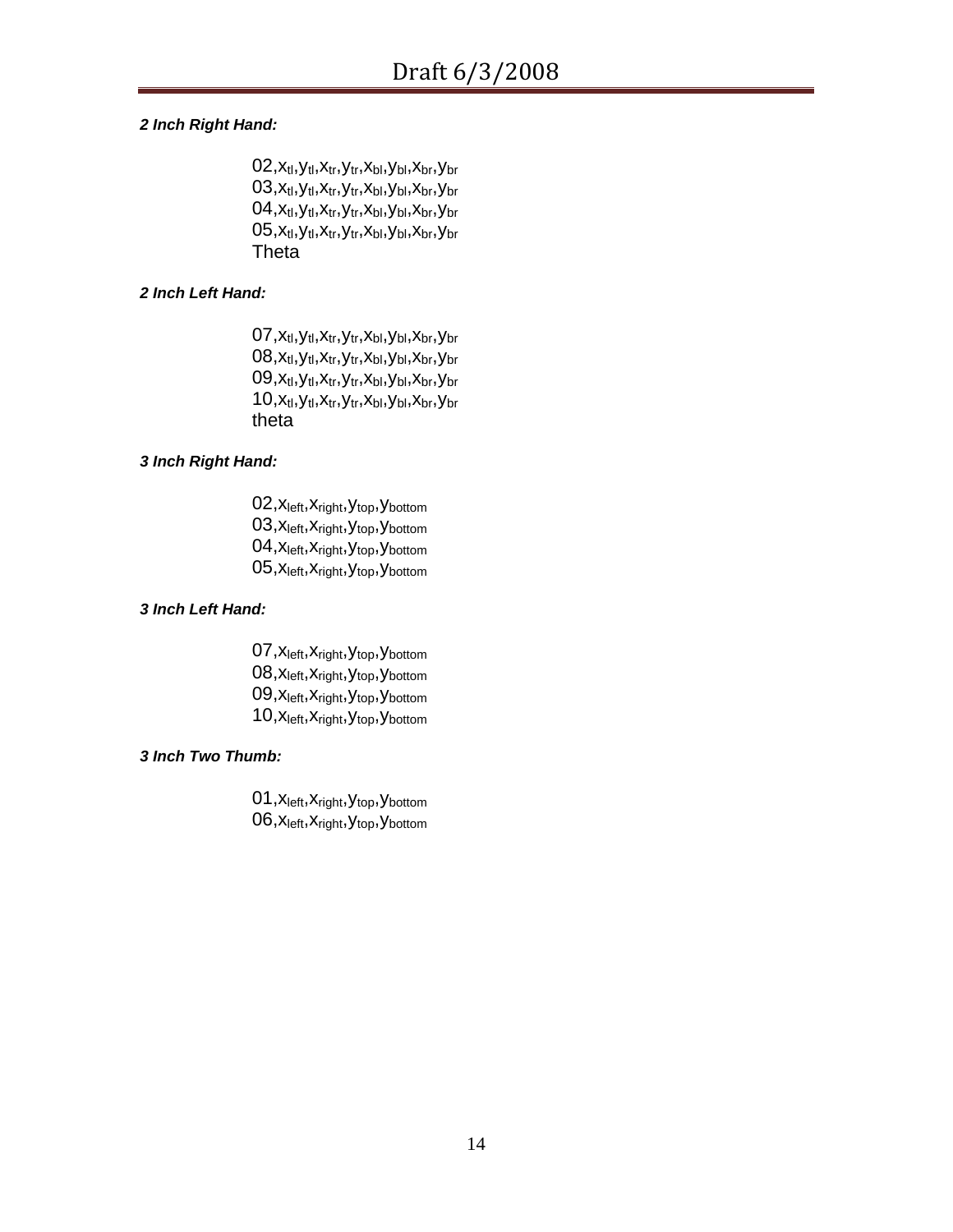The finger positions are the position codes defined in Table 12 of ANSI/NIST-ITL 1-2007 [\[4\]](#page-22-1):

> Right thumb Right index Right middle Right ring Right little Left thumb Left index Left middle Left ring Left little

If the segmentation algorithm can't detect/segment one or more of the fingers it must output a -1 after the finger number indicating it could not segment that finger. For example:

> 02, X<sub>left</sub>, X<sub>right</sub>, Y<sub>top</sub>, Y<sub>bottom</sub> 03,-1 04, X<sub>left</sub>, X<sub>right</sub>, Y<sub>top</sub>, Y<sub>bottom</sub> 05, X<sub>left</sub>, X<sub>right</sub>, Y<sub>top</sub>, Y<sub>bottom</sub>

## **4.10. Error Codes and Handling**

The segmentation application shall exit with a return code of zero on success. The participant must provide documentation of all (non-zero) error or warning codes (see section [4.11\)](#page-15-0).

The application should include error/exception handling so that in the case of a crash, the return code is still provided to the calling shell.

We request that the following return codes be used:

### **Return code Explanation**

- 0 Success
- 1 Unable to read input file
- 2 Unable to open/decompress input WSQ file
- 10 0 fingers could be segmented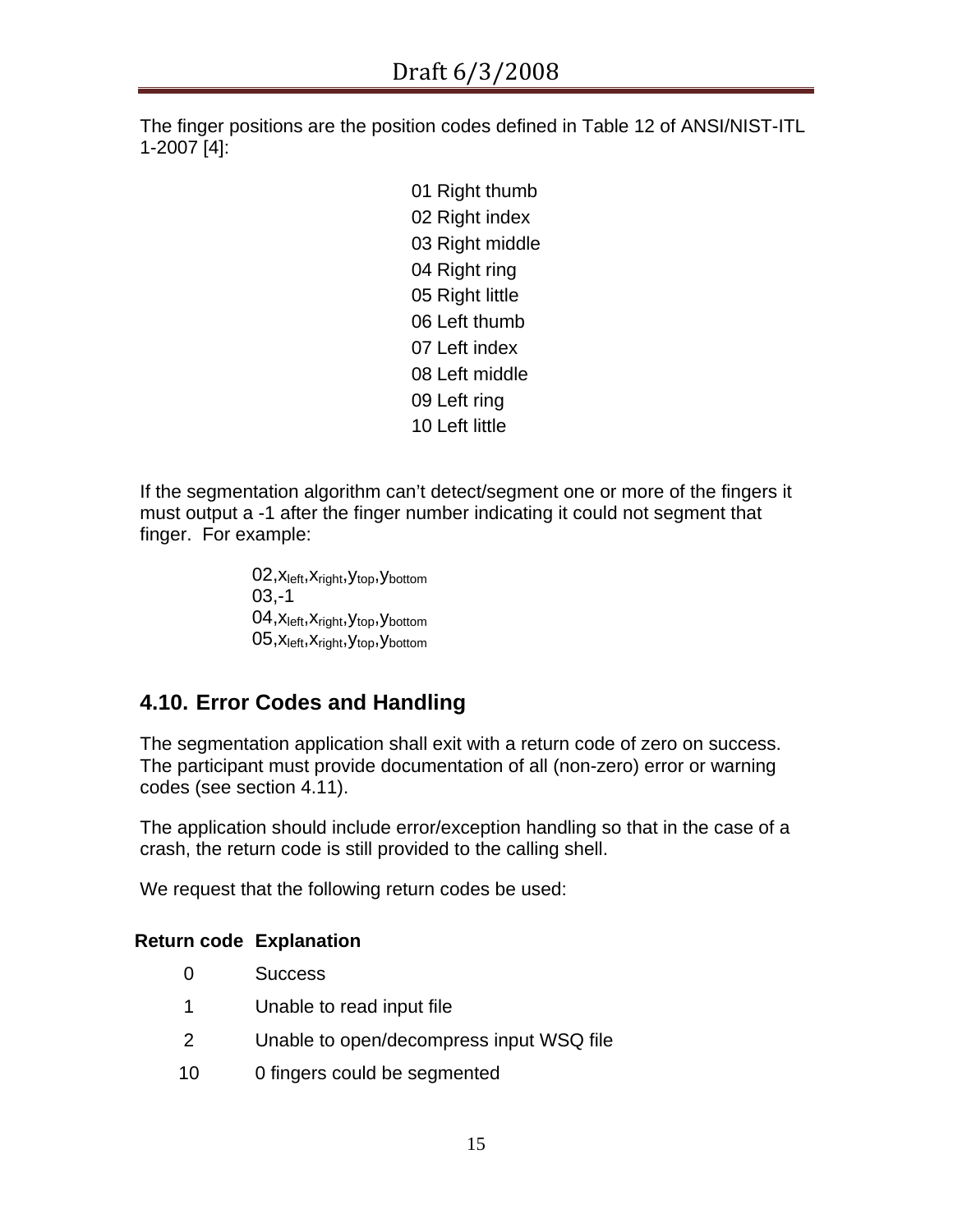- 11 Only 1 finger could be segmented
- 12 Only 2 fingers could be segmented
- 13 Only 3 fingers could be segmented
- 20 63 Application-specific fatal errors (explained in documentation)

64 – 127 Application-specific non-fatal warnings (explained in documentation)

All errors, warnings and informational messages shall be limited to output displayed via standard output or standard error. No GUI-type dialog windows are permitted.

# <span id="page-15-0"></span>**4.11. Software and Documentation**

### **4.11.1. Application type and platform**

The application provided shall be command-line driven, and capable of being run in non-interactive "batch mode." No graphical user interface (GUI) is permitted.

Test participants shall provide NIST with binaries only (i.e. no source code) for their segmentation application. Testing of segmentation systems will be performed on commercial, off-the-shelf PCs. Applications running on Red Hat Enterprise Linux 5 or Microsoft Windows Server 200[3](#page-15-1) are preferred<sup>3</sup>; other operating systems must be approved by the Test Liaison.

### **4.11.2. Installation**

Segmentation software must install and run easily to be evaluated. The application shall be immediately executable without use of an installation program. Please contact the Test Liaison if an installation program is absolutely necessary. The application shall be executable on any number of machines without requiring additional machine-specific license control procedures or activation.

It is preferred that the application be packaged as a single executable file. If external libraries (such as DLLs) are necessary, they must work from the application directory, and not require installation in another location.

### **4.11.3. External Communication**

The segmentation software running on NIST hosts shall not write any data to external resources (e.g. server, file, network connections, or other process) other than those explicitly allowed in this document.

<span id="page-15-1"></span> $\overline{a}$ <sup>3</sup> Specific hardware and software products identified in this plan will used in order to perform the evaluations described in this document. In no case does identification of any commercial product, trade name, or vendor, imply recommendation or endorsement by the National Institute of Standards and Technology, nor does it imply that the products and equipment identified are necessarily the best available for the purpose.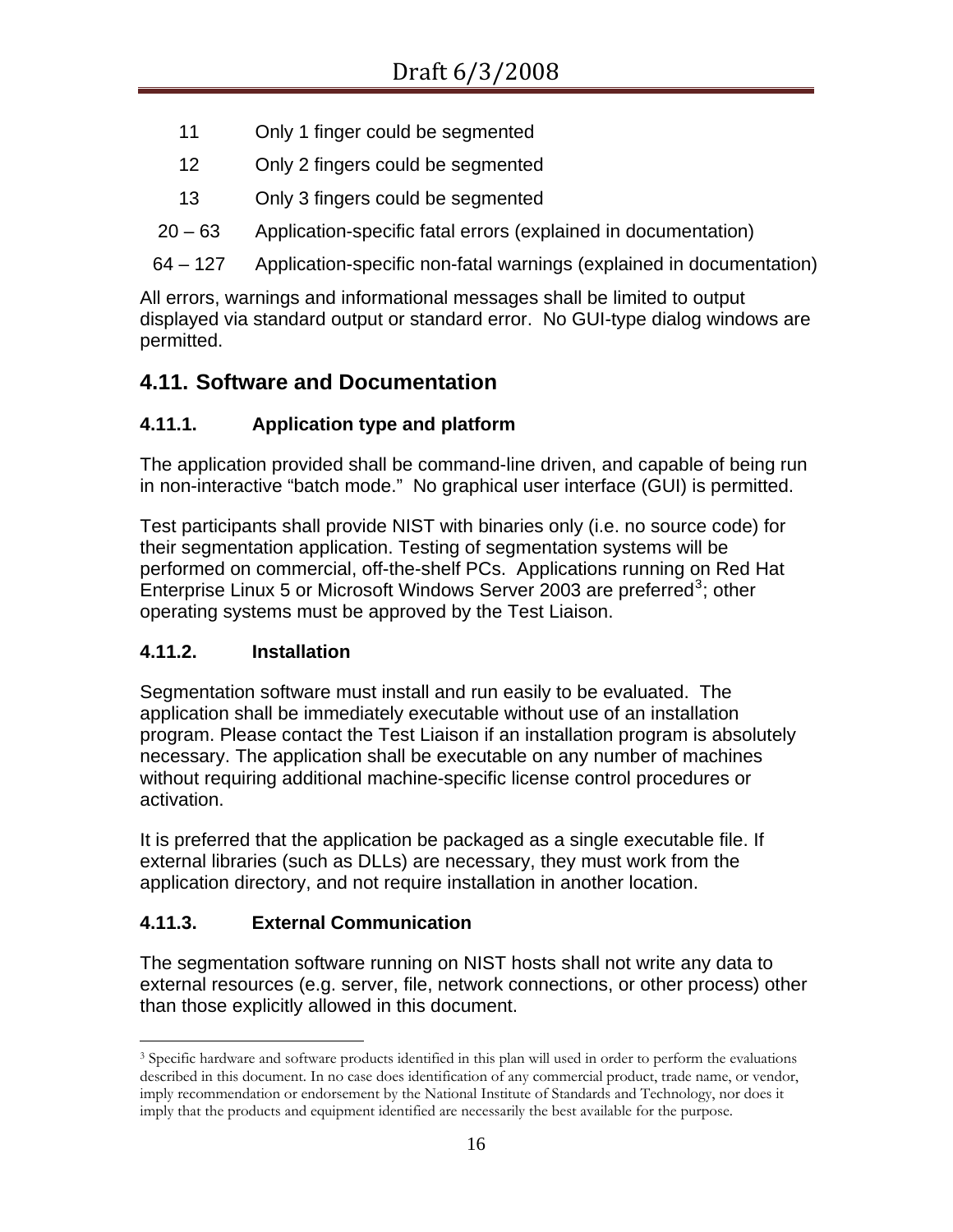### **4.11.4. Documentation**

Complete documentation of application usage shall be provided, and shall detail any additional functionality or behavior beyond what is specified in this document. The documentation must define all error and warning codes.

### **4.11.5. Speed**

Software that runs excessively slow cannot be evaluated. On average, segmentation software should take less than five (5) seconds to segment a slap image (using a 2.8 GHZ Pentium Xeon processor). Due to resource limitations, software that takes longer than that may not be evaluated. Processing speed will be noted but will not be a primary evaluation criterion.

## **4.12. Sample Data and Results**

Participants must test their software using the SlapSegII sample data, and email these results to the Test Liaison for validation before sending software to NIST for evaluation

# **4.13. SlapSegII Calendar (Tentative)**

| Date           |                                                       |  |
|----------------|-------------------------------------------------------|--|
| 5/8/2008       | Announcement/Request for Comments                     |  |
| 5/23/2008      | <b>End Comment Period</b>                             |  |
|                | Release Final Test Plan                               |  |
| 6/3/2008       | <b>Start Accepting Applications</b>                   |  |
|                |                                                       |  |
| 6/9-11/2008    | Validation Data Available                             |  |
| 6/27/2008      | Last Day for Applications                             |  |
| 7/25/2008      | <b>Validation Data Results Submission</b><br>Deadline |  |
| 8/1/2008       | <b>Software Submission Deadline</b>                   |  |
| Oct./Nov. 2008 | <b>Results Report Issued</b>                          |  |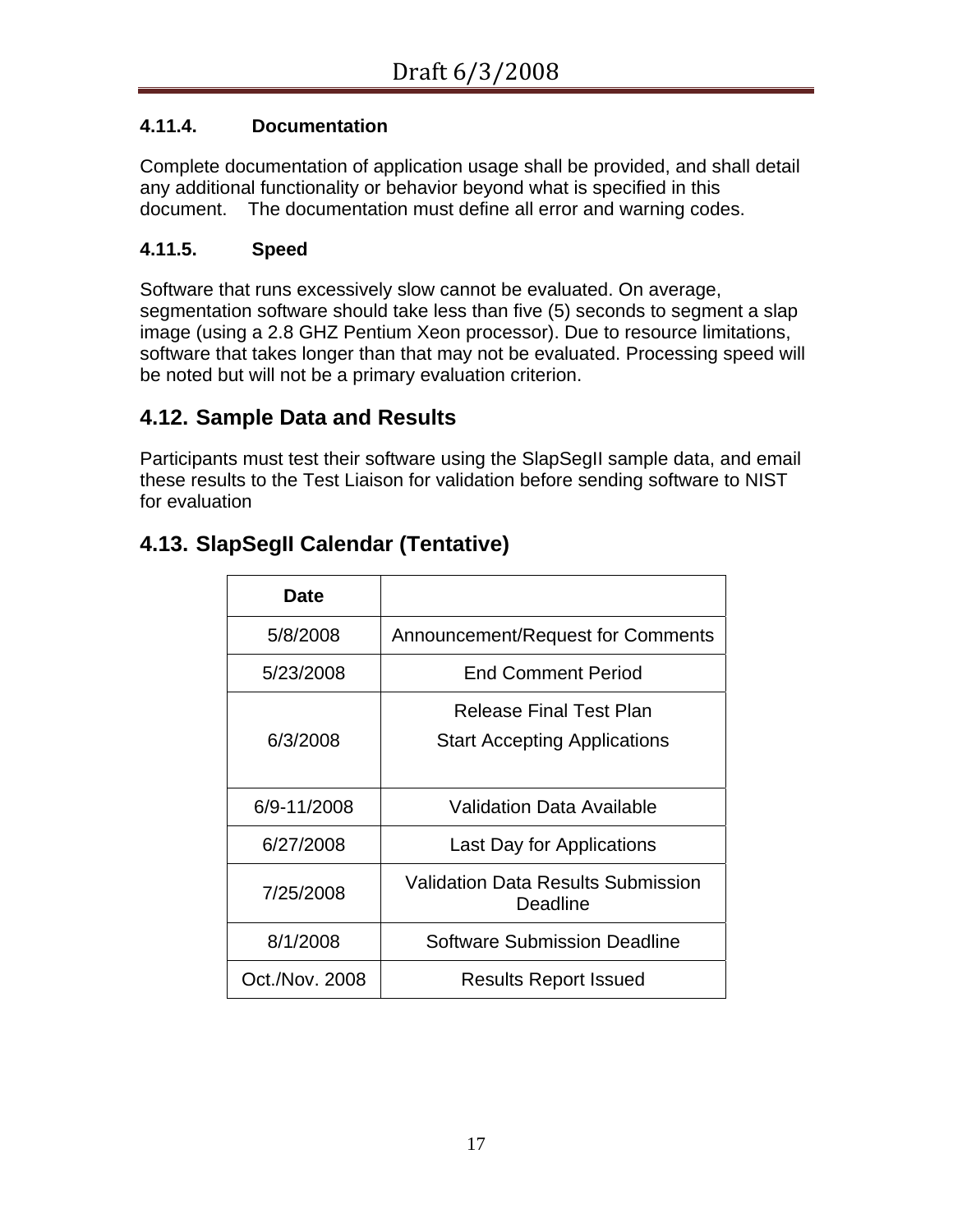# **5. Evaluation Data**

In an operational environment, slap segmentation is required for Ten-print Cards and Identification Flats. Ten-print Cards are synonymous with two inch data. Identification Flats are synonymous with three inch data. Two inch, Ten-print Card, contains a right slap and left slap without thumbs. Three inch, Identification Flats, contains a right slap, left slap, and thumbs.

The segmentation process varies for two inch data and three inch data, due to the size of the image and number of components within the image. Because of the differences in the segmentation process, the SlapSegII test will evaluate segmentation of both two inch data and three inch data as separate tests. Vendors will be given the option of selecting to participate in the two inch test, three inch test, or both. Each test will be run using data, with approximately 20,000 to 24,000 subjects per test. The two inch test will be conducted using data from the law enforcement quality data, while the three inch test will use Identification Flats from the Department of State (DOS3).

The 2 inch dataset consists of a random selection of approximately 20,000 subjects with right and left hand slap images. The data contains mostly of livescan images and some scanned ink images. There is rotation in the images.

The three inch segmentation set will be conducted using the DOS3 dataset. The DOS3 dataset consists of a random selection of approximately 24,000 subjects with right hand, left hand, and thumb images. The thumb image is a single image that captures left and right thumb simultaneously. The data contains only live-scan images. The fingerprints are assumed vertical with no rotation so there is no rotation of the segmentation boxes.

### **5.1. Dataset Ground Truth**

The ground truth data is based on the NIST fingerprint segmentation algorithm NFSEG. Humans examined every slap image starting with the NFSEG segmentation boxes and hand corrected all errors to produce the ground truth segmentation. The three main errors the examiners looked for were excess white space between a segmentation box edge and the fingerprint, a box side touching fingerprint ridges, and the bottom side correctly placed at the first crease. [Figure 6](#page-18-0) shows an example of ground truth segmentation boxes.

The ground truth boxes were placed to capture only the part of the finger above the first joint (ie. the finger tip). The left, right, and top sides of the segmentation boxes were placed so that a small amount of white space existed between the segmentation box and those edges of the fingerprint. Ground truth information will be included with validation data allowing users to see what is considered "small amount of white space." If two fingers are touching the box sides are placed along the point of contact.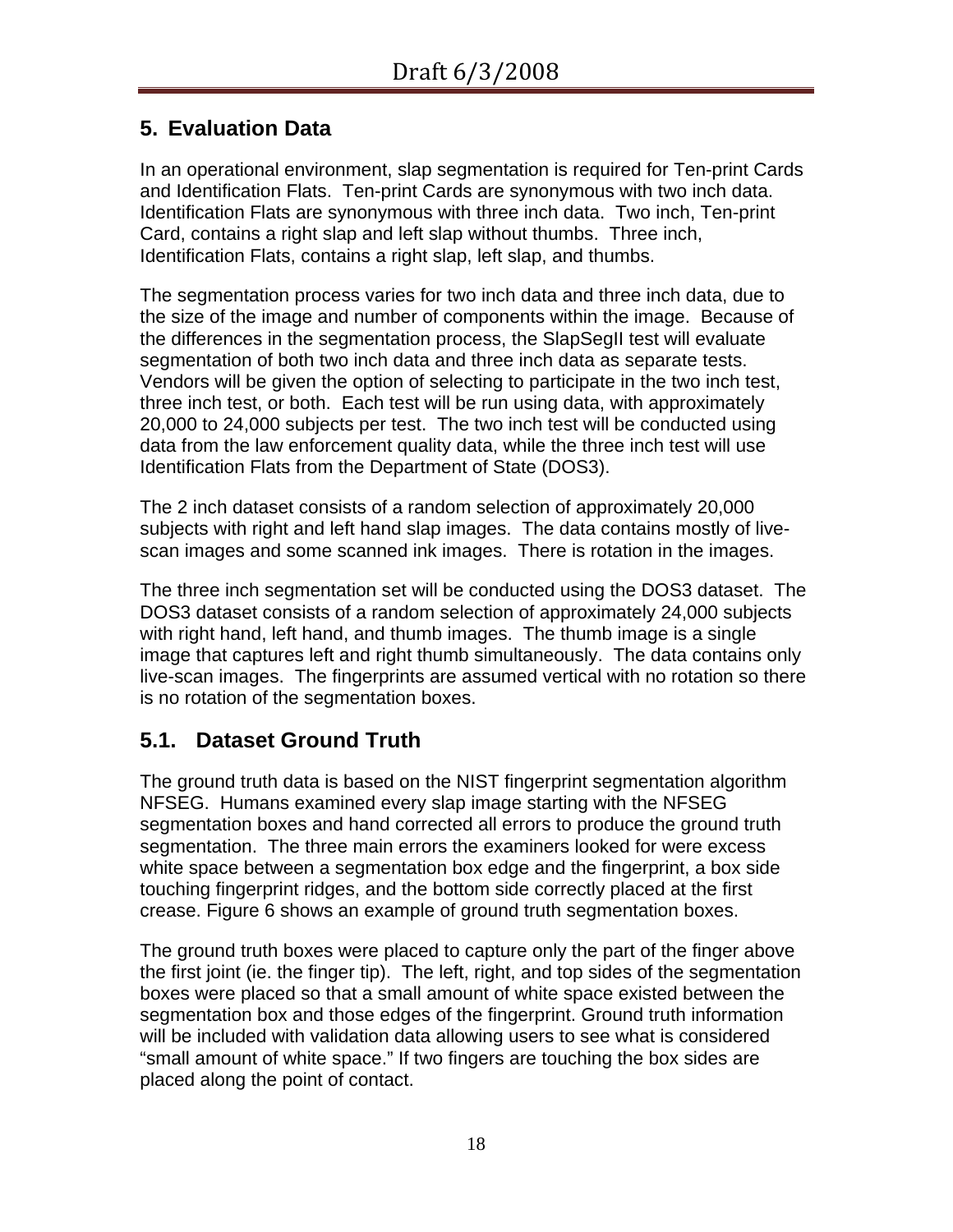The bottom side of the segmentation box was placed in the middle of the first joint/crease of the finger. If there was not a well defined white space at the crease, the box was still placed in the middle of the crease cutting through any ridge information that existed. If there was a slight slant in the fingerprint, (see  $2<sup>nd</sup>$  print in [Figure 6](#page-18-0)) the bottom side was placed to include the lowest part of the crease inside the segmentation box. Ground truth segmentation boxes do not extend past the edges of the slap image for 3-inch slap images but corners could be outside the edge of the image for 2-inch data depending on rotation angle.

After initial testing results are computed some ground truth data will be reviewed as deemed necessary to detect any human errors that may exist. This will include cases where all vendors miss the segmentation or a certain number miss the segmentation box (which will depend on the number of participating vendors)



**Figure 6. Sample Ground Truth Boxes.** 

# <span id="page-18-0"></span>**5.2. Access to SlapSegII Test Data**

The SlapSegII Test Datasets are protected under the Privacy Act (5 U.S.C. 552a), and will be treated as Sensitive but Unclassified (SBU) and/or Law Enforcement Sensitive. SlapSegII participants will not have access to SlapSegII test data, before, during, or after the test.

## **6. How Successful Segmentation will be Determined in SlapSegII**

## **6.1. 3 Inch Data**

The measure of a successful segmentation for the 3 inch dataset will be a comparison of the segmentation algorithm's output to hand marked ground truth coordinates to determine if they are within an acceptable tolerance. The tolerances allowed are based on matching tests done with slap image data that has rolled mates. Tolerance values were selected so that segmentation would not significantly impact a matcher's ability to match the segmented fingerprint.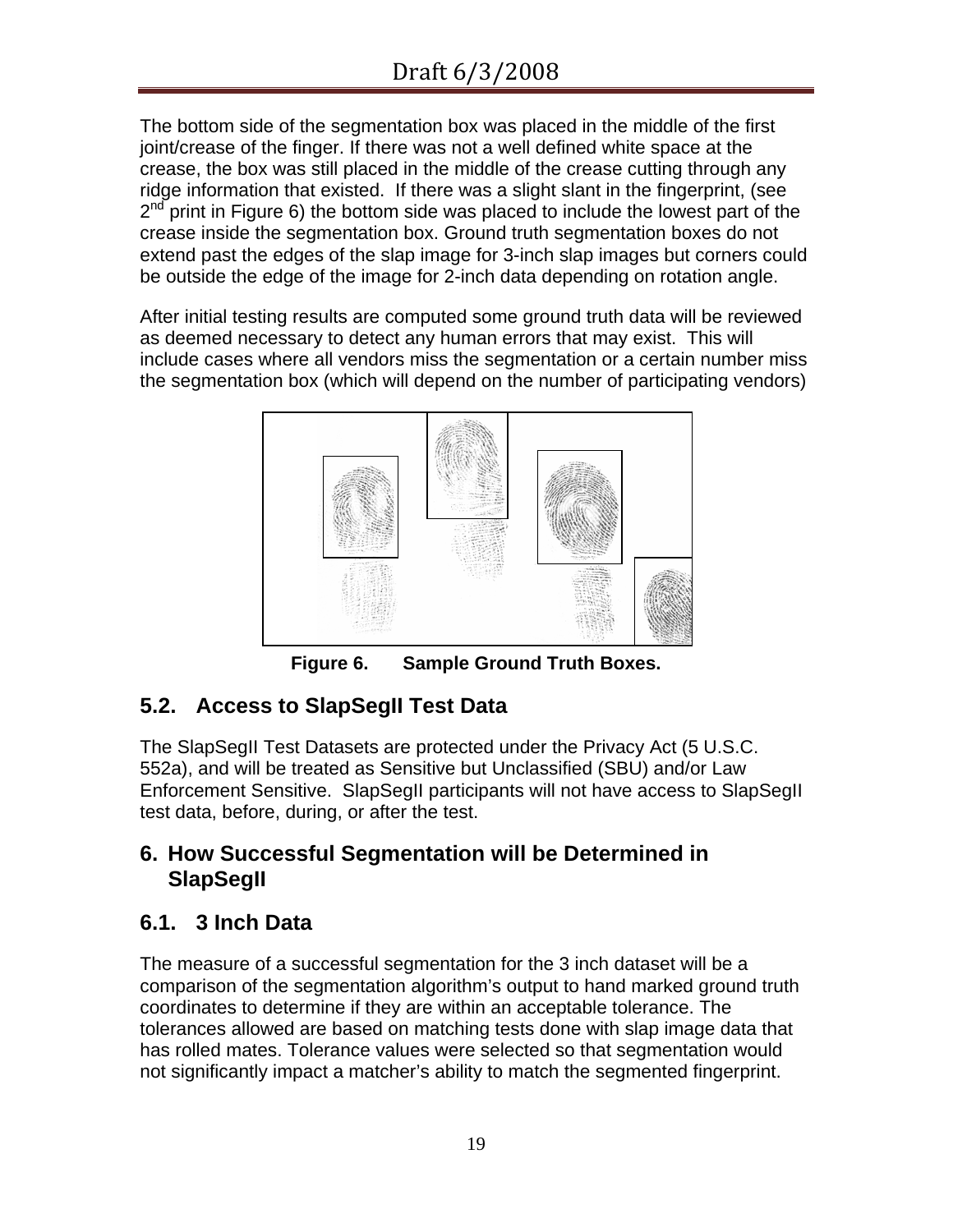# Draft 6/3/2008

A sample of slap image data was selected from a dataset that also had rolled images. Testing was conducted to determine what tolerances around the hand marked ground truth segmentation boxes would produce a minimal effect on matching results using the more accurate matchers evaluated in the proprietary fingerprint template test (PFT)<sup>[4](#page-19-0)</sup> <http://fingerprint.nist.gov/PFT/index.html>.

The initial matching results were computed by matching the hand marked ground truth segmented fingerprint images against the rolled fingerprint images. A threshold was chosen based on these initial results and was fixed throughout the rest of the comparisons.

Next each ground truth segmentation box was adjusted by various amounts and those segmentation results were matched against the same rolled images. These results were then compared to the "ground truth" results to determine how varying the edges of the ground truth box affected the number of False Rejects (FR) and False Accepts (FA) during matching.

[Figure 7](#page-20-0) shows the averages for the various matching results and different tolerances across all the fingers in both hands. The first row in the table ("Ground Truth") shows the number of false rejects and false accepts for the hand marked ground truth segmentation boxes. The "change from ground truth" columns show the difference between the number of FR/FA for a given tolerance adjustment and the ground truth value from the first row. The average number of mates in the dataset was 9,300 and the average number of non-mates was 36,713. The average size of the segmented images over the entire dataset was 270 pixels x 436 pixels.

The "All sides" rows show results for varying all four sides at the same time at the given tolerance. These two rows show that there is improvement in matcher performance when allowing the size of the segmentation boxes to increase beyond the size of the ground truth results. This allows the upper tolerance for the left, right, top and bottom to be set at +64 pixels. Since the crease is a more difficult area to detect and most of the better matchers crop the input image during enrollment, the bottom tolerance will be set to allow +128 pixels over the ground truth bottom edge.

The last 8 rows of the table show the effects of varying the left, right, top and bottom individually by -32 and -64 pixels. These results indicate a significantly larger error rate for both FR and FA when allowing a -64 pixel change to the left or right side. The top and bottom are more tolerant to a change of -64 pixels.

1

<span id="page-19-0"></span><sup>4</sup> Specific hardware and software products identified in this plan will used in order to perform the evaluations described in this document. In no case does identification of any commercial product, trade name, or vendor, imply recommendation or endorsement by the National Institute of Standards and Technology, nor does it imply that the products and equipment identified are necessarily the best available for the purpose.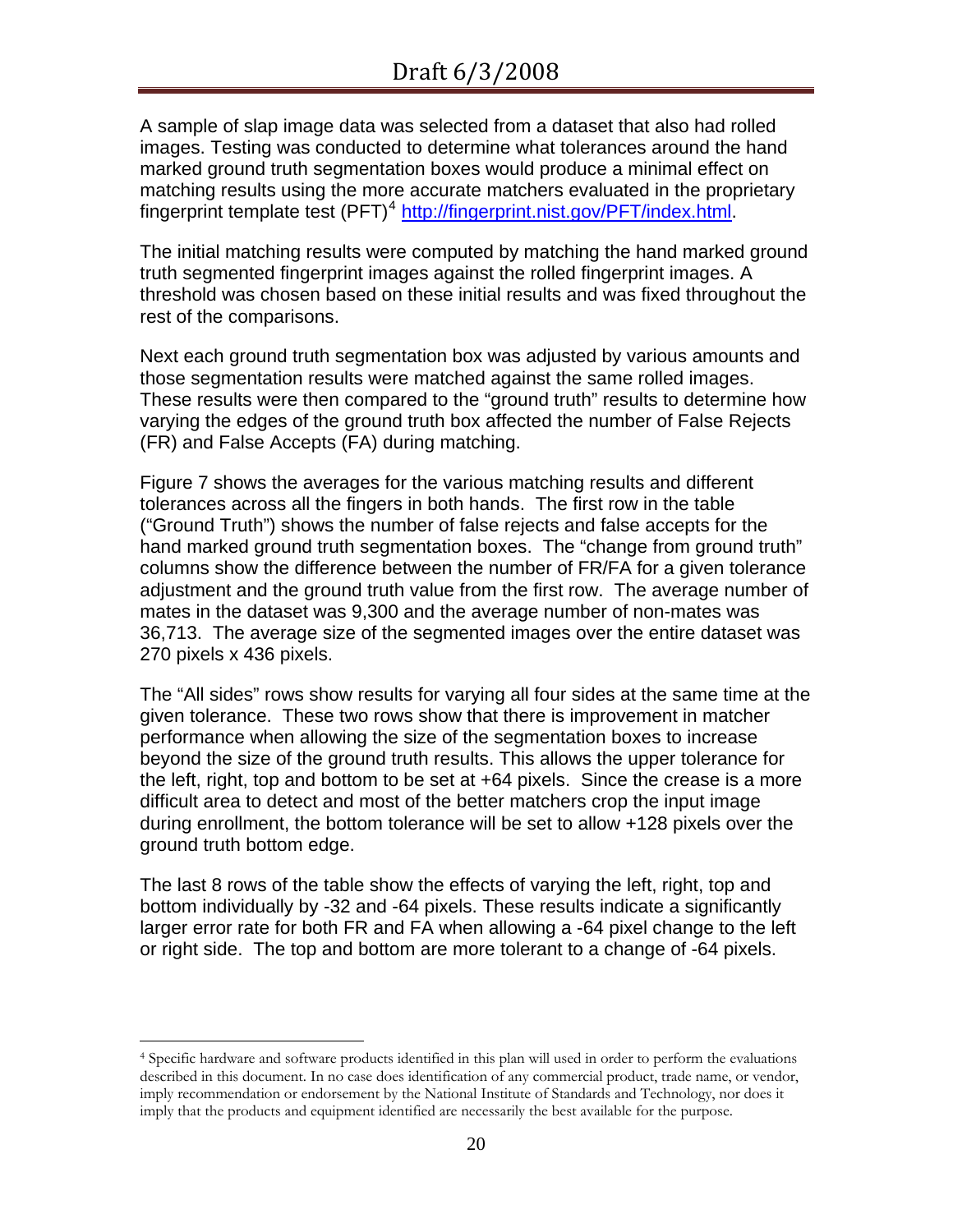# Draft 6/3/2008

| <b>Variation</b>    | Average #<br><b>False Reject</b> | <b>Change from</b><br><b>Ground Truth</b> | Average #<br><b>False Accept</b> | <b>Change from</b><br><b>Ground Truth</b> |
|---------------------|----------------------------------|-------------------------------------------|----------------------------------|-------------------------------------------|
| <b>Ground Truth</b> | 77                               |                                           | 24                               |                                           |
| All Sides +32       | 68                               | -9                                        | 20                               | $-4$                                      |
| All Sides +64       | 62                               | $-15$                                     | 18                               | -6                                        |
| Left $-32$          | 86                               | 9                                         | 34                               | 10                                        |
| Left $-64$          | 97                               | 20                                        | 64                               | 40                                        |
| Right -32           | 87                               | 10                                        | 37                               | 13                                        |
| Right -64           | 103                              | 26                                        | 64                               | 40                                        |
| Top -32             | 78                               | 1                                         | 25                               | 1                                         |
| Top $-64$           | 81                               | $\overline{4}$                            | 33                               | 9                                         |
| Bottom -32          | 80                               | 3                                         | 27                               | 3                                         |
| Bottom -64          | 88                               | 11                                        | 32                               | 8                                         |

**Figure 7. Matching results (number of FRs and FAs) for different segmentation box tolerances.** 

<span id="page-20-0"></span>Based on the matching results shown in [Figure 7](#page-20-0) it is determined that the best tolerances for the left/right edges are as shown in the table in [Figure 8](#page-21-0). The solid line box is the size of the "average" image at 270 x 436 pixels which at 500 dpi is 0.54 inches x 0.87 inches. All the boxes are adjusted by a factor of two for better viewing.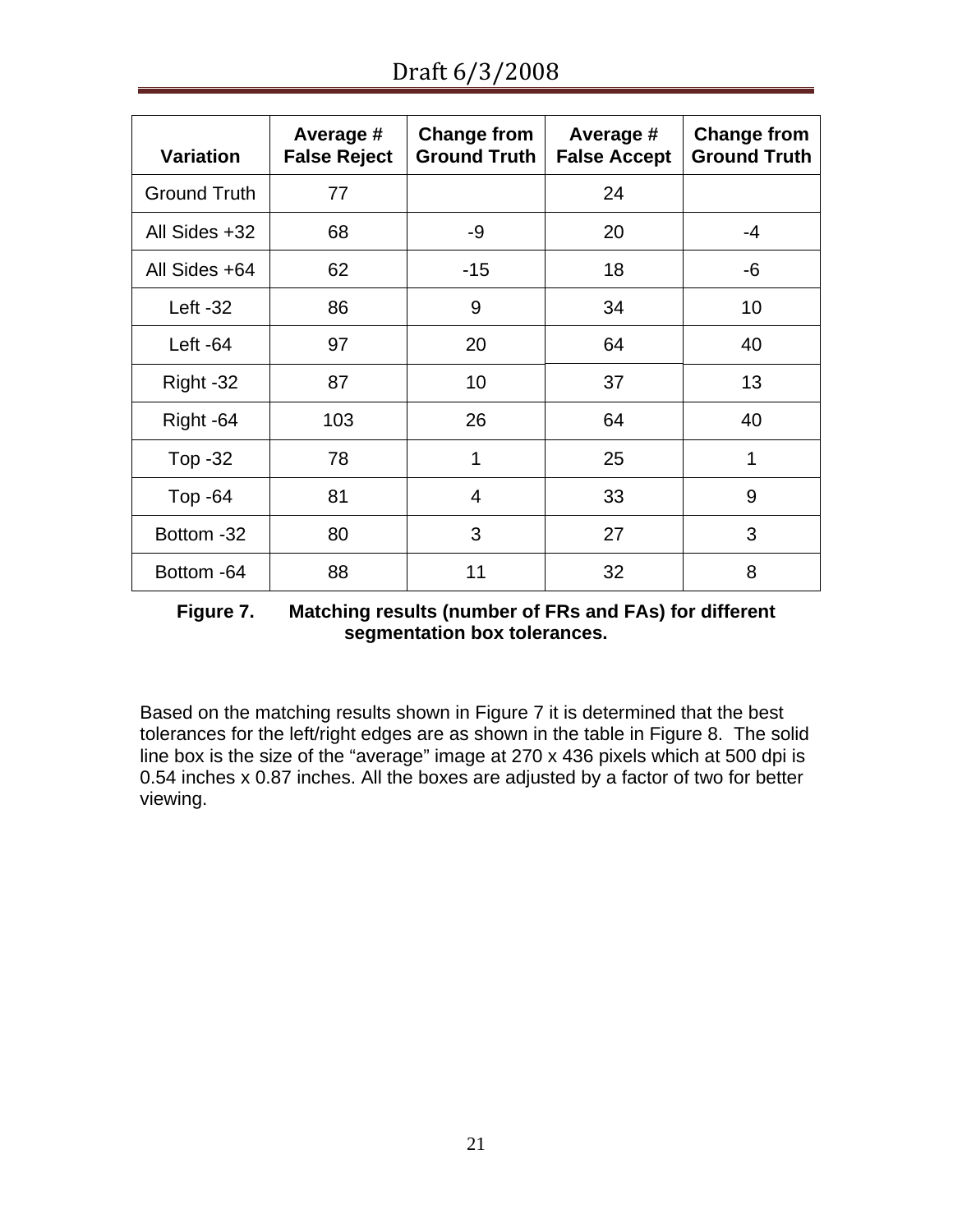

|               | <b>Segmentation Tolerances</b> |                                |  |
|---------------|--------------------------------|--------------------------------|--|
| <b>Side</b>   | <b>Lower Limit</b><br>(pixels) | <b>Upper Limit</b><br>(pixels) |  |
| Left/Right    | $-32$                          | $+64$                          |  |
| Top           | -64                            | $+64$                          |  |
| <b>Bottom</b> | -64                            | $+128$                         |  |

**Figure 8. Segmentation box tolerances.** 

<span id="page-21-0"></span>To further validate the choice of these segmentation box tolerances the NIST segmentor that was used in SlapSeg 04 was run on the data sample used to make [Figure 7](#page-20-0) and scored against the hand marked ground truth coordinates using the tolerances previously discussed and shown in [Figure 8.](#page-21-0) In SlapSeg04 the NIST segmentor was able to correctly segment 3 or more "matchable" fingers an average of 94.2% for slaps across the seven datasets used in that study [\[1\]](#page-22-0). Using this new metric for 3 inch data, the same segmentor can segment 3 more fingers 96.0% correct.

The reported results will use the tolerance shown in [Figure 8](#page-21-0) as the desired level of performance. Other tolerances will be shown which can be useful for vendors to see where segmentation errors may be occurring. This can include (but not limited to) results given by individual edges, individual fingers, and left/right hand statistics in different finger combinations like 3 or more per hand, index/middle, index/thumb, and both index fingers